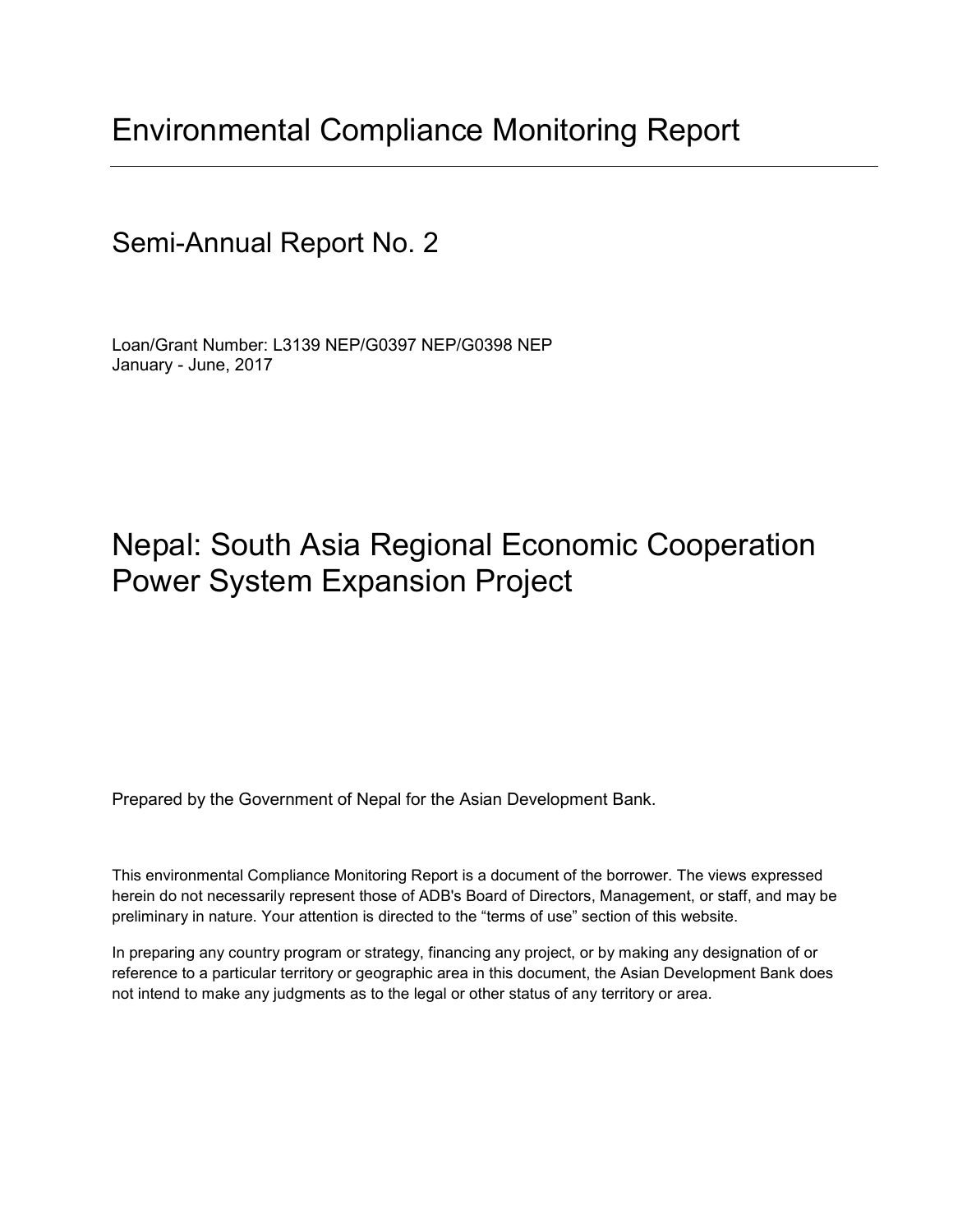# **Environmental Monitoring Report**

Semi-Annual Report January – June, 2017

# **Nepal: South Asia Sub-regional Economic Cooperation (SASEC) Power System Expansion Project**

Prepared by Alternative Energy Promotion Center for the Asian Development Bank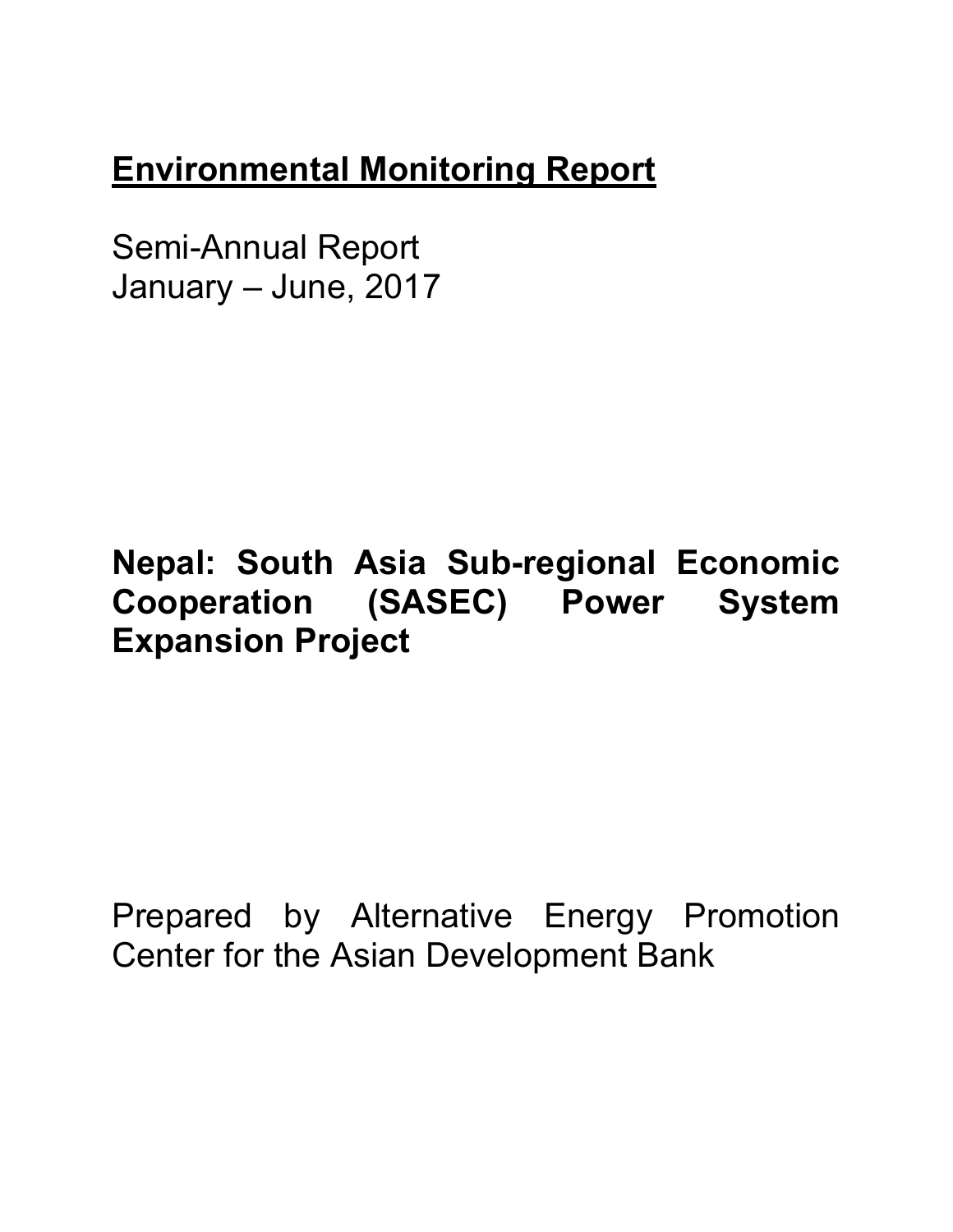#### **Abbreviations**

| <b>ADB</b>   | Asian Development Bank                               |
|--------------|------------------------------------------------------|
| <b>AEPC</b>  | <b>Alternative Energy Promotion Centre</b>           |
| EA           | <b>Executing Agency</b>                              |
| <b>EARF</b>  | <b>Environmental Assessment and Review Framework</b> |
| <b>EIA</b>   | <b>Environmental Impact Assessment</b>               |
| <b>EMP</b>   | <b>Environmental Management Plan</b>                 |
| <b>EPA</b>   | <b>Environment Protection Act</b>                    |
| <b>EPR</b>   | <b>Environment Protection Rules</b>                  |
| <b>FY</b>    | <b>Fiscal Year</b>                                   |
| GoN          | Government of Nepal                                  |
| <b>GRM</b>   | Grievance Redress Mechanism                          |
| <b>IEE</b>   | <b>Initial Environmental Examination</b>             |
| <b>MoPE</b>  | Ministry of Population and Environment               |
| <b>NRs</b>   | <b>Nepalese Rupees</b>                               |
| PIU          | <b>Project Implementation Unit</b>                   |
| <b>PM</b>    | <b>Project Manager</b>                               |
| <b>RSC</b>   | <b>Regional Service Center</b>                       |
| <b>SASEC</b> | South Asia Sub-regional Economic Cooperation         |
| <b>SM</b>    | Social Mobilizer                                     |
| <b>SMC</b>   | <b>Social Mobilization Coordinator</b>               |
| <b>SPS</b>   | Safeguard Policy Statement                           |
| <b>UC</b>    | <b>Users' Committee</b>                              |
| <b>VDC</b>   | <b>Village Development Committee</b>                 |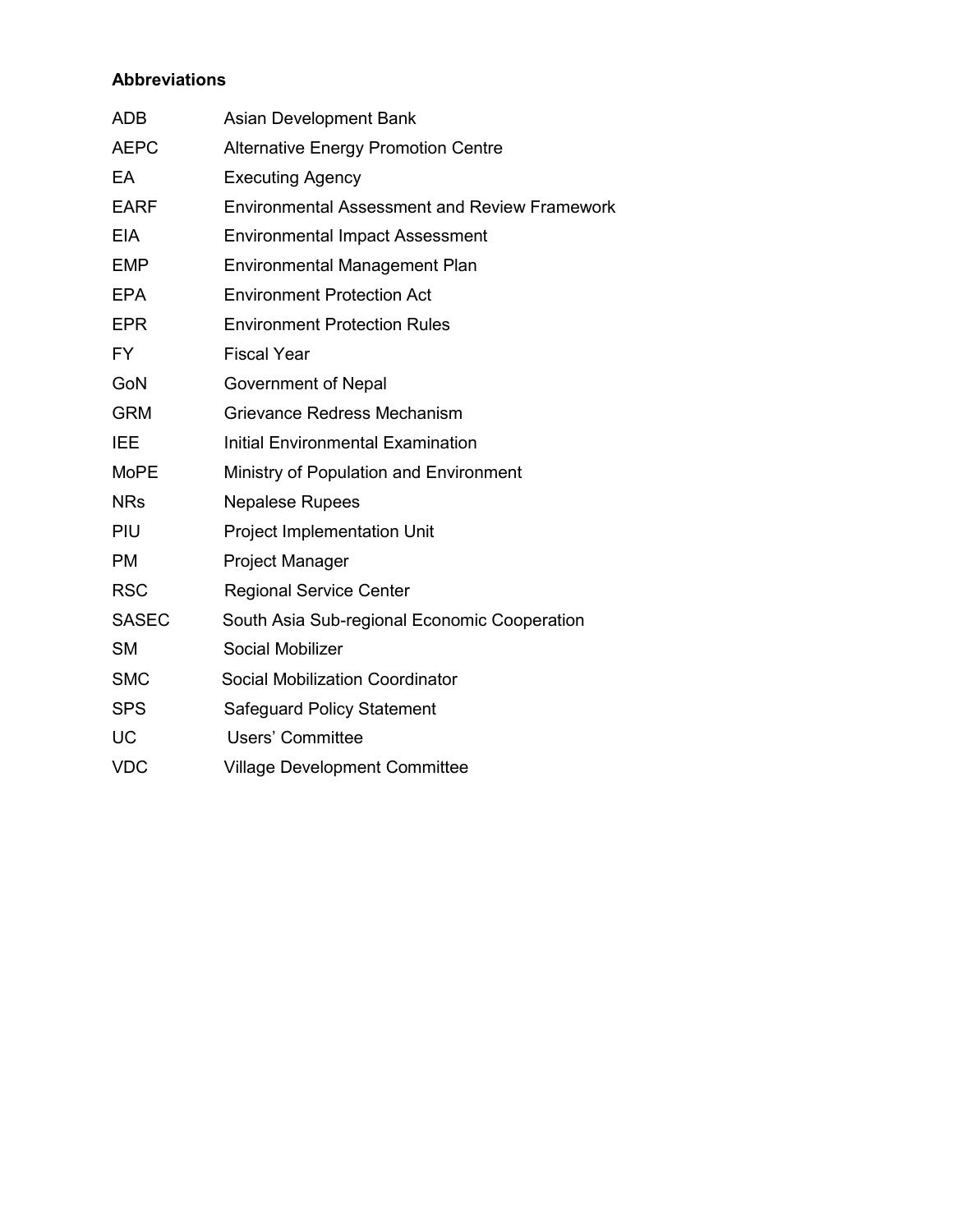#### Contents

| 6. Implementation of Grievance Redress Mechanism and Complaints Received from |  |
|-------------------------------------------------------------------------------|--|
|                                                                               |  |
|                                                                               |  |

#### **Annexes**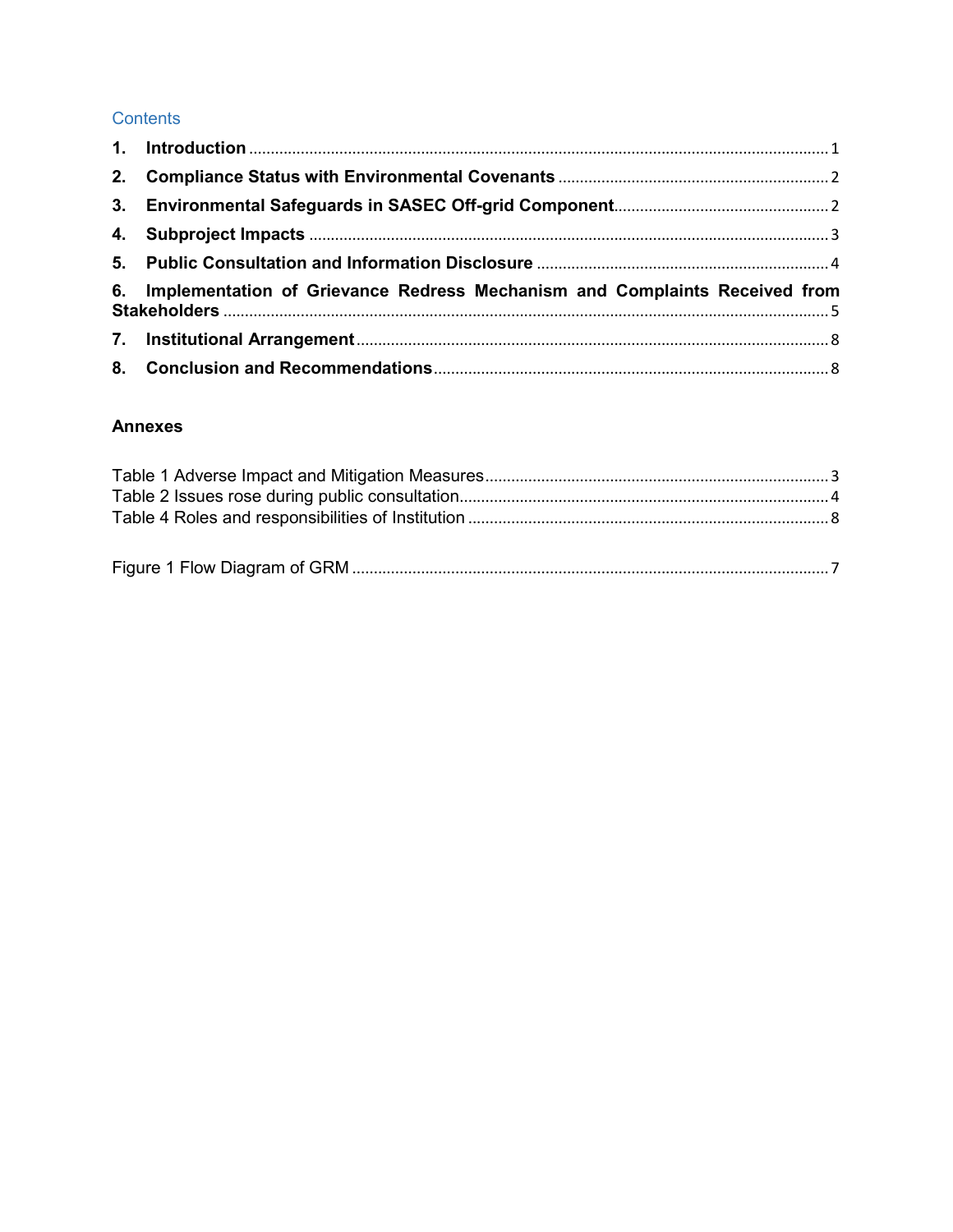#### **1. Introduction**

#### **Background**

1. South Asia Sub-regional Economic Cooperation (SASEC) Power System Expansion Project, funded by Asian Development Bank (ADB), has two components namely on-grid and offgrid power system expansion in Nepal. The implementation partner of SASEC on-grid component is Nepal Electricity Authority (NEA) and off-grid component is AEPC.

2. AEPC is an Implementing Agency and the Ministry of Population and Environment is an Executing Agency for the SASEC Off-Grid Component. The ADB/SASEC Project Number is 44219 wherein the Loan Number is 3139-NEP (SF) and the Grant Number is 0398-NEP (EF). The Project was implemented from January 2015 and estimated completion date will be 31 December 2021. The grant and loan closing will be on 30 June 2022.

3. The off-grid component provides access to electricity and facilitates productive energy use (PEU) activities in rural locations without national grid connection. This will enhance income and welfare of rural communities by utilization of the renewable energy, mainly in sectors of agriculture, rural enterprise, health and education.

#### **Impact and Outcome**

4. The impact and outcome of SASEC off-grid project is to increase electricity access and enhance renewable energy development in off-grid areas of Nepal.

#### **Output**

5. The project purpose is achieved through the following outputs

#### **Output 3: Mini-grid based renewable energy systems in off-grid areas increased**

6. This includes installation of up to total 4.3 MW of mini hydro-electric power plants and up to total 0.5 MW of mini-grid based solar or solar/wind hybrid systems, in selected rural communities, through the provision of (a) a credit line of US\$5 million from ADB's Special Funds to user communities for mini-hydro power plants and (b) a US\$11.2 million grant from the SCF administered by ADB.

#### **Output 4: Capacity development supports to AEPC provided**

7. The physical investments will be reinforced and supplemented by capacity building support to AEPC, including project management support, preparation support for distribution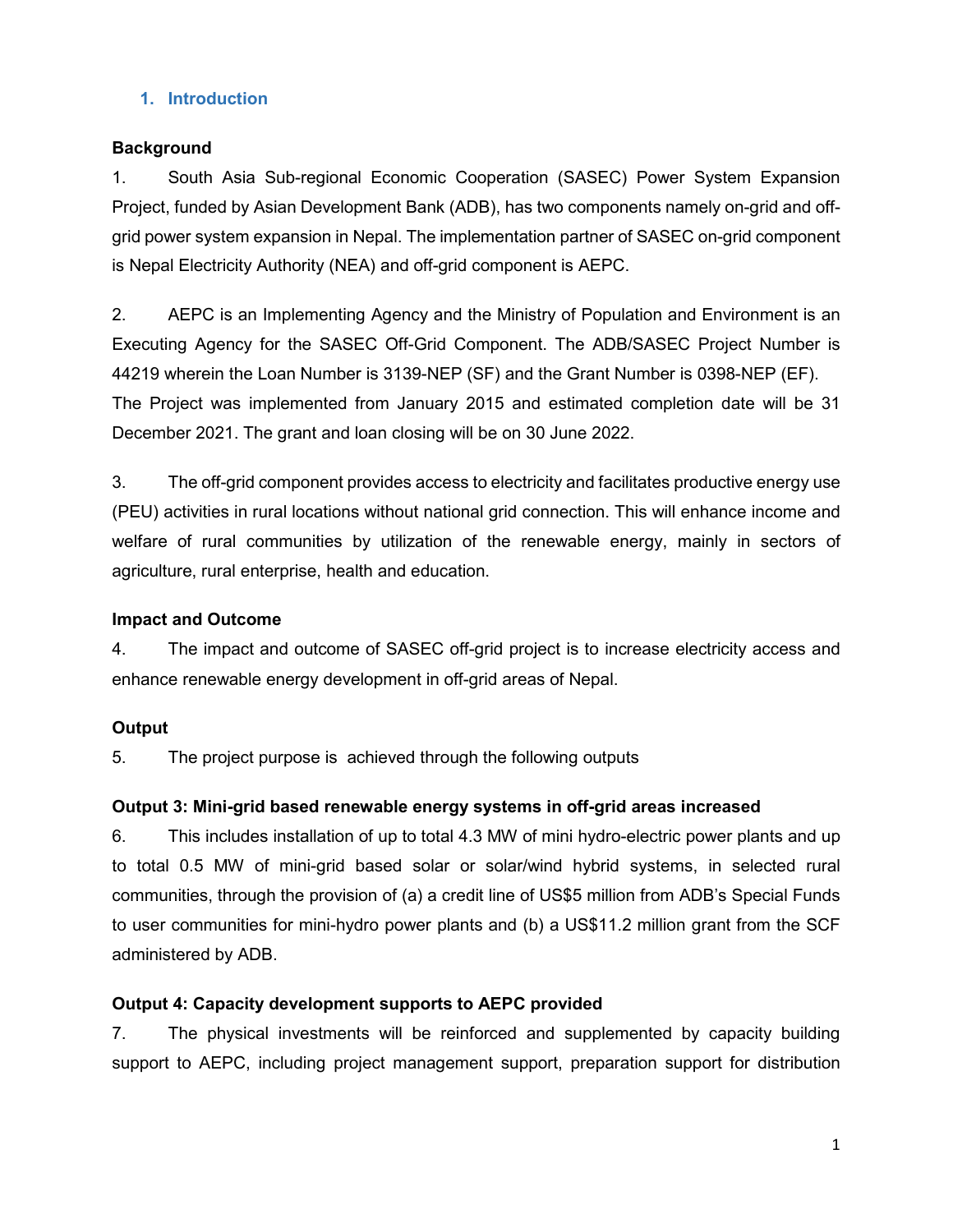system/rural electrification master plan and feasibility study of utility level wind farm, and parallel livelihood development activities in the project area.

#### **2. Compliance Status with Environmental Covenants**

11. Each subproject complies with applicable government laws and regulations, and ADB Safeguard Policy Statement 2009. EMP of the subproject is prepared in the IEE which includes mitigation measures, monitoring plan, budgetary provision and roles of institution. Environmental safeguard compliance with loan and grant covenants is illustrated in **Annex I** whereas, **Annex II**  demonstrate the existing condition of environmental compliance.

#### **3. Environmental Safeguards in SASEC Off-grid Component**

8. Environmental assessment is the primary administrative tool to integrate environmental consideration into decision-making to ensure that proposed development intervention will have minimal environmental impacts. As provisioned by Government of Nepal, there is no need to conduct IEE for mini hydro and solar/solar wind mini grid project because they have minor or insignificant impacts on the existing environment. However, ADB has recognized the importance of Environmental Assessment to identify the possible impacts due to the implementation of such projects and recommend site specific mitigation and enhancement measures to make the project more sustainable along with the improved environment of the surroundings. SASEC off grid components falls under category "B" project according to ADB Safeguard Policy Statement, 2009 .Therefore, Initial Environmental Examination (IEE) for the sub-projects is mandatory.

9. In this context, IEE reports and Due Diligence Report (DDR) has been prepared for sample subprojects in accordance with the ADB environmental procedures and GoN environmental regulations (Environmental Protection Act, 1997 and Environmental Protection Rule, 1997). During the construction and operation of the sub-projects, environmental monitoring is an important tool to ensure the compliance of mitigation measures and implementation of environmental management plan (EMP).

#### **Project Progress Status**

10. The project is in initial implementing phase. The beginning phase of the project is focusing on planning, procurement, and preparation for implementation. All the mini-hydro and solar-wind sub-projects are under preparation for implementation. These days, Simrutu mini-hydro and Chisapani solar wind sub projects are under construction. All the mini-hydro and solar-wind sub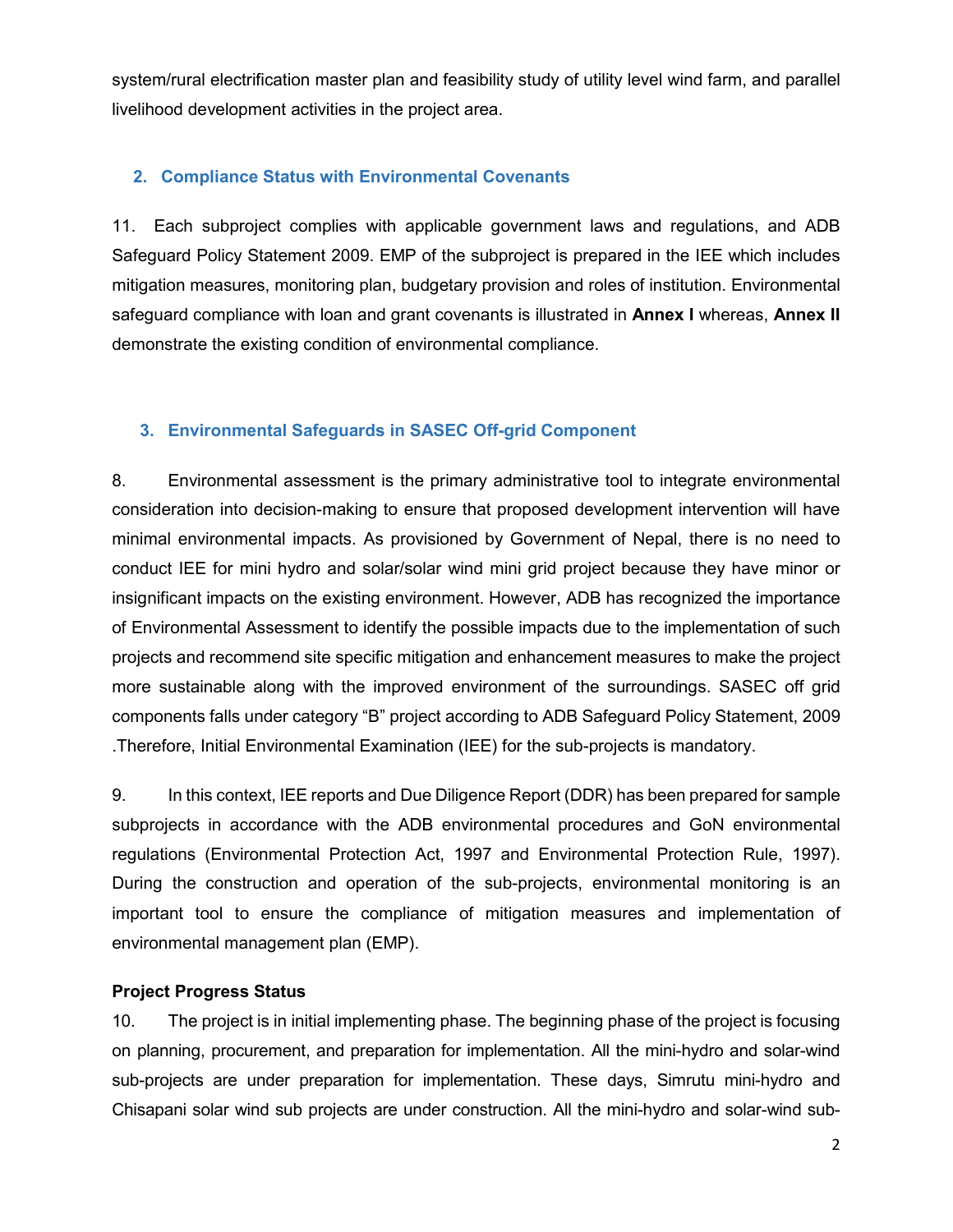projects are under preparation for implementation. The status of the subprojects is presented in **Annex III**.

#### **4. Subproject Impacts**

12. Each subproject has many positive impacts. It will enhance the living standard of beneficiaries. The vital beneficial impact of the subproject is to have electricity to the rural communities, which in turn will intensify the economic activities (small level industries/cottage industries) and will also likely to help in development activities. Beside this, it will generate local employment, increase in revenue and establishment of new business venture. The overall economic development of the area will be enhanced. However, there may be some adverse impacts in each subproject, the effective mitigation measures will be carried out to cope with these impacts. These impacts can vary from subproject to subproject; especially it varies by the project components.

13. According to assessments conducted by PIU in the on-going subprojects, there are few adverse impacts and risks as illustrated in table 1 below.

| S.N     | <b>Subprojects</b> | <b>Adverse Impacts and</b>                                                                                            | <b>Mitigation Measures</b>                                                                                                                    | <b>Schedule</b> |
|---------|--------------------|-----------------------------------------------------------------------------------------------------------------------|-----------------------------------------------------------------------------------------------------------------------------------------------|-----------------|
|         |                    | <b>Risks</b>                                                                                                          |                                                                                                                                               |                 |
|         | All<br>Subprojects | Losing a small portion of<br>land for powerhouse,<br>canals, solar panel<br>installation and mini-grid<br>connection. | No avoidance, but<br>minimize the impact<br>through proper<br>management                                                                      | Construction    |
| $2_{-}$ | All<br>Subprojects | Damages to crops<br>during the construction<br>period                                                                 | Conditions application<br>for the contractor and<br>regular monitoring<br>during the construction<br>phase through PIU,<br>contractor and UC. | Construction    |
| 3.      | All<br>Subprojects | Possibility to reject<br>existing solar units at<br>household level                                                   | Awareness and<br>promotion                                                                                                                    | Operation       |

|  |  |  |  |  |  | <b>Table 1 Adverse Impact and Mitigation Measures</b> |
|--|--|--|--|--|--|-------------------------------------------------------|
|--|--|--|--|--|--|-------------------------------------------------------|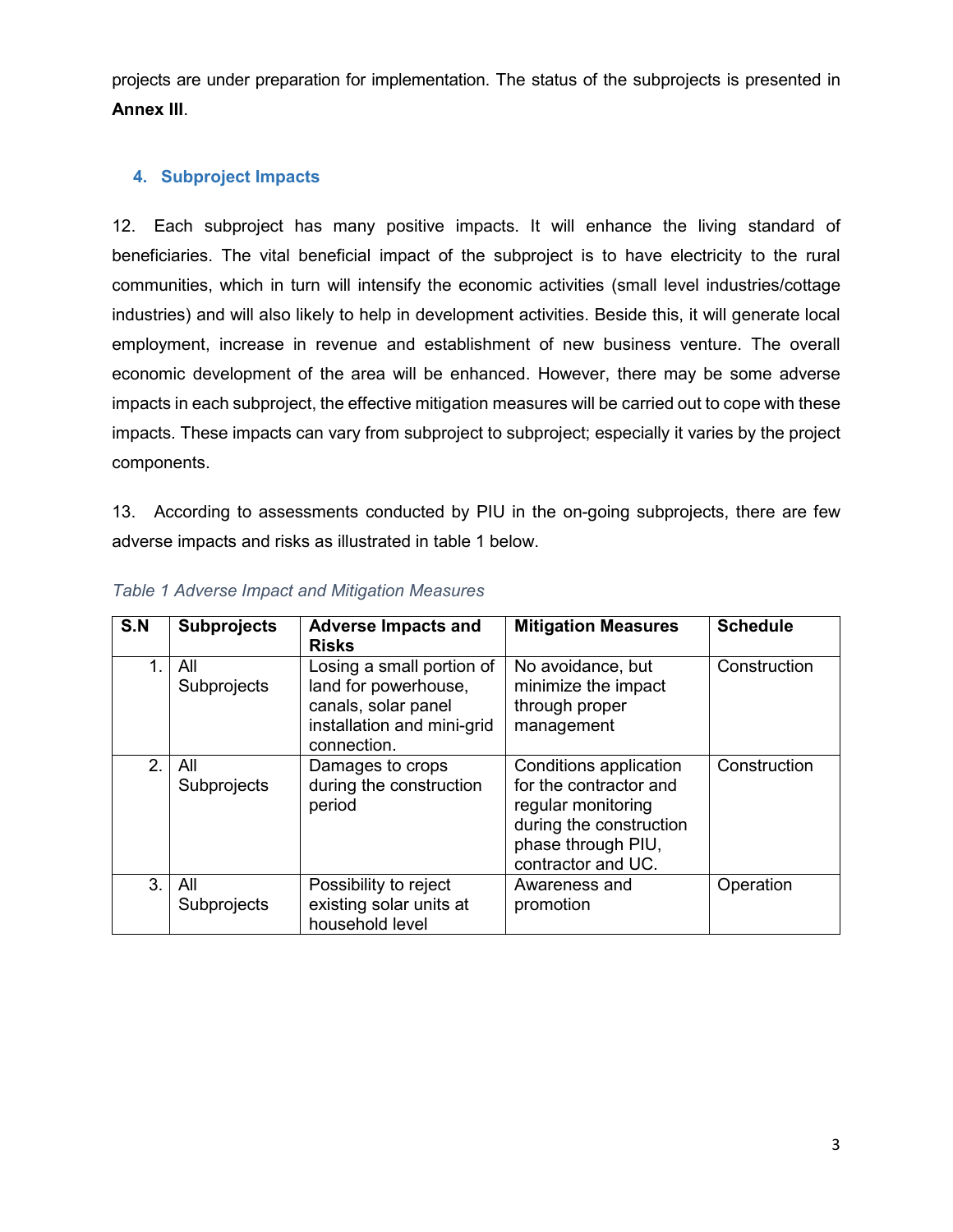#### **5. Public Consultation and Information Disclosure**

15. The main objective of this process is to recognize the opinion of the public regarding the project and respond to their concerns and suggestions. Integration of environmental concerns in the decision making process will avoid or minimize the conflict during implementation process.

16. Consultations with local people were done regarding the subproject activities, potential environmental impacts and mitigation measures. Local people including various stakeholders, women's group, VDC representatives and key persons were consulted for the process. Public consultation was carried at the local level for all subprojects. The meeting minutes and the list of participants are included in the IEE report of the respective sub projects.

17. Public consultation was done in an open dialogue form with the participants. At first, a brief description of the subproject was provided explaining how the subproject was planned and coverage area of the subproject. Then, the possible environmental impacts of the subproject were discussed in detail followed by the mitigation measures. After the discussion, the participants were asked to provide their concerns with regard to the subproject. Discussion was also made on whether the subproject is in accordance to community wills or it has some environmental and social issues. All concerns, issues and suggestions were well noted.

18. The majorities of the participants were positive to the subproject and wished for the quick implementation of the subproject as they are in immense need of the electrical energy for households and enterprises. According to the participants, the subproject will help their children for better educational opportunities and will also help in improvement of family health by avoiding the smoky kerosene lamps. With the electrical lights at household level, they could run local enterprise; utilize night hours as well for better productivity at household level. The participants were aware about the environmental impacts of the sub-project. As the impacts are very minute, in their opinion, the construction work will not have any risks to the local people.

| S.N | Subprojects        | <b>Issues</b>                                                                      | Response                         |
|-----|--------------------|------------------------------------------------------------------------------------|----------------------------------|
|     | All<br>Subprojects | Installation Investment<br>cost and energy tariff                                  | Incorporated in IEE<br>$\bullet$ |
|     |                    | Land requirement                                                                   | Incorporated in IEE              |
|     |                    | Project construction<br>$\bullet$<br>period                                        | Incorporated in IEE              |
|     |                    | Battery management and<br>$\bullet$<br>replacement (solar mini<br>grid subproject) | Incorporated in IEE              |

#### *Table 2 Issues rose during public consultation*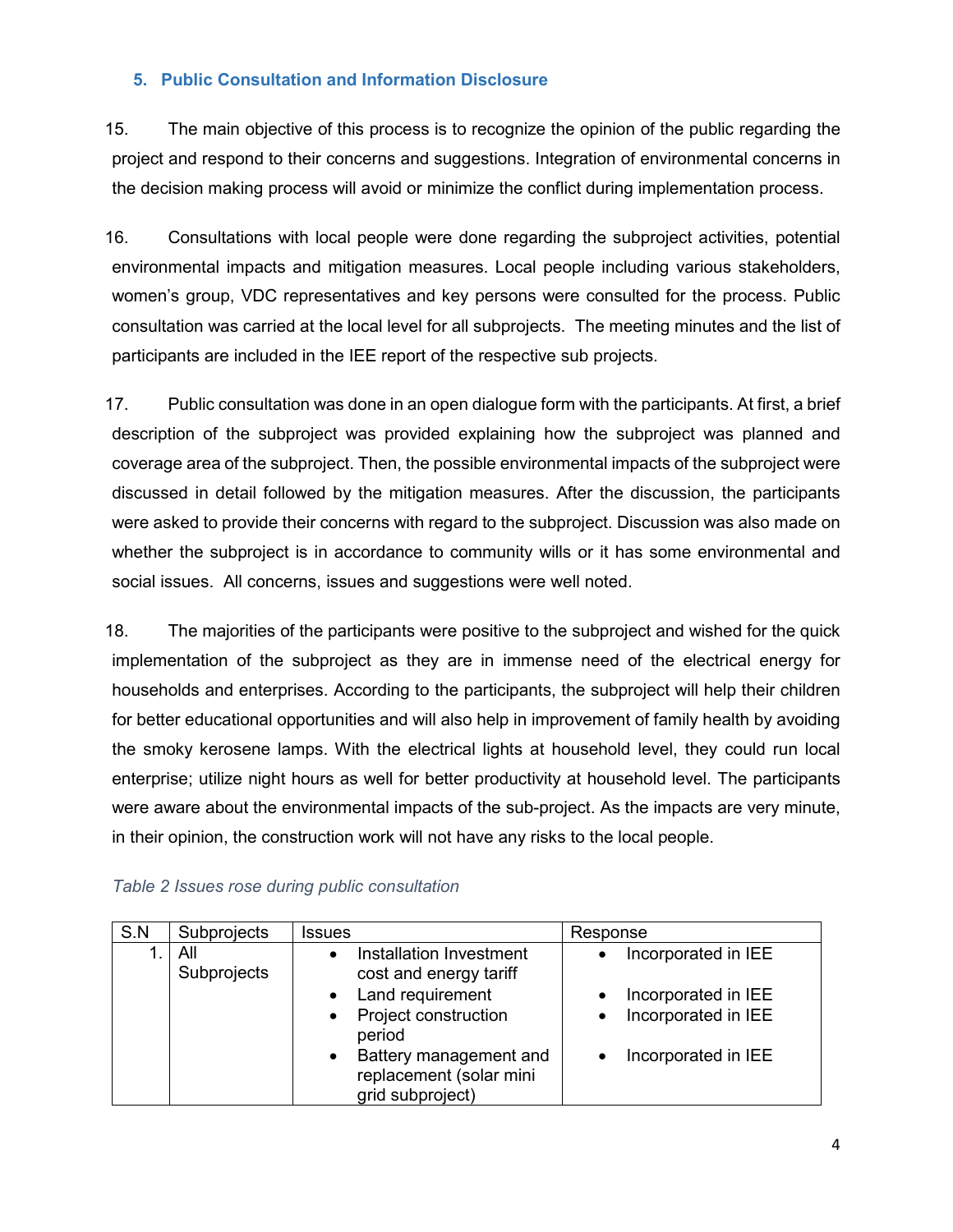|         |                                  | • What if electricity from<br>national grid comes to<br>service area<br><b>Employment during</b><br>$\bullet$<br>project implementation<br>Adverse environmental<br>$\bullet$<br>impacts | Answered at group<br>$\bullet$<br>discussion<br>Answered at point and<br>$\bullet$<br>incorporated in IEE<br>Discussion during group<br>$\bullet$<br>discussion<br>Impacts and mitigation<br>$\bullet$<br>measures incorporated<br>in IEE |
|---------|----------------------------------|------------------------------------------------------------------------------------------------------------------------------------------------------------------------------------------|-------------------------------------------------------------------------------------------------------------------------------------------------------------------------------------------------------------------------------------------|
| $2_{-}$ | <b>Olane Solar</b><br>Mini-grid  | <b>Additional land</b><br>$\bullet$<br>requirements<br>Compensation to the land<br>$\bullet$<br>owners                                                                                   | Included in IEE<br>$\bullet$                                                                                                                                                                                                              |
| 3.      | Dakburang<br>Solar Mini-<br>grid | Compensation to the land<br>$\bullet$<br>owners                                                                                                                                          | incorporated in IEE<br>$\bullet$                                                                                                                                                                                                          |

#### **6. Implementation of Grievance Redress Mechanism and Complaints Received from Stakeholders**

#### **Grievance Redress Mechanism**

19. A grievance redress mechanism (GRM) has been established to receive and facilitate the resolution of APs' concerns, complaints, and grievances on negotiated/voluntary land donation, relocation, income restoration, environmental management and other construction and operation related issues. The GRM is willing to be proactive and accessible to all donors to address their concerns grievances and issues effectively and swiftly, in accordance with ADB SPS. RSC will inform about the GRM to the APs' during the first step of community mobilization. The GRM is based on five consecutive levels of action aimed at resolving issues as soon as possible and within a set time frame.

20. **First level of GRM:** The rural municipality level will be the first level of intervention to address grievances and complaints. Many grievances can be resolved by providing correct and complete information early in the subproject development process. The RSC representing the EA/PM or Project Management Unit (PMU) has deployed Social Mobilization Coordinator (SMC) and Social Mobilizer (SM) to listen and provide information to APs and resolve their issues. The SMC and SM may seek the assistance of the project safeguards specialists to help resolve the issue. The SMC/SM carry on records of the:

- (i) the name of person (s),
- (ii) date of the received complaint,
- (iii) nature of the complaint,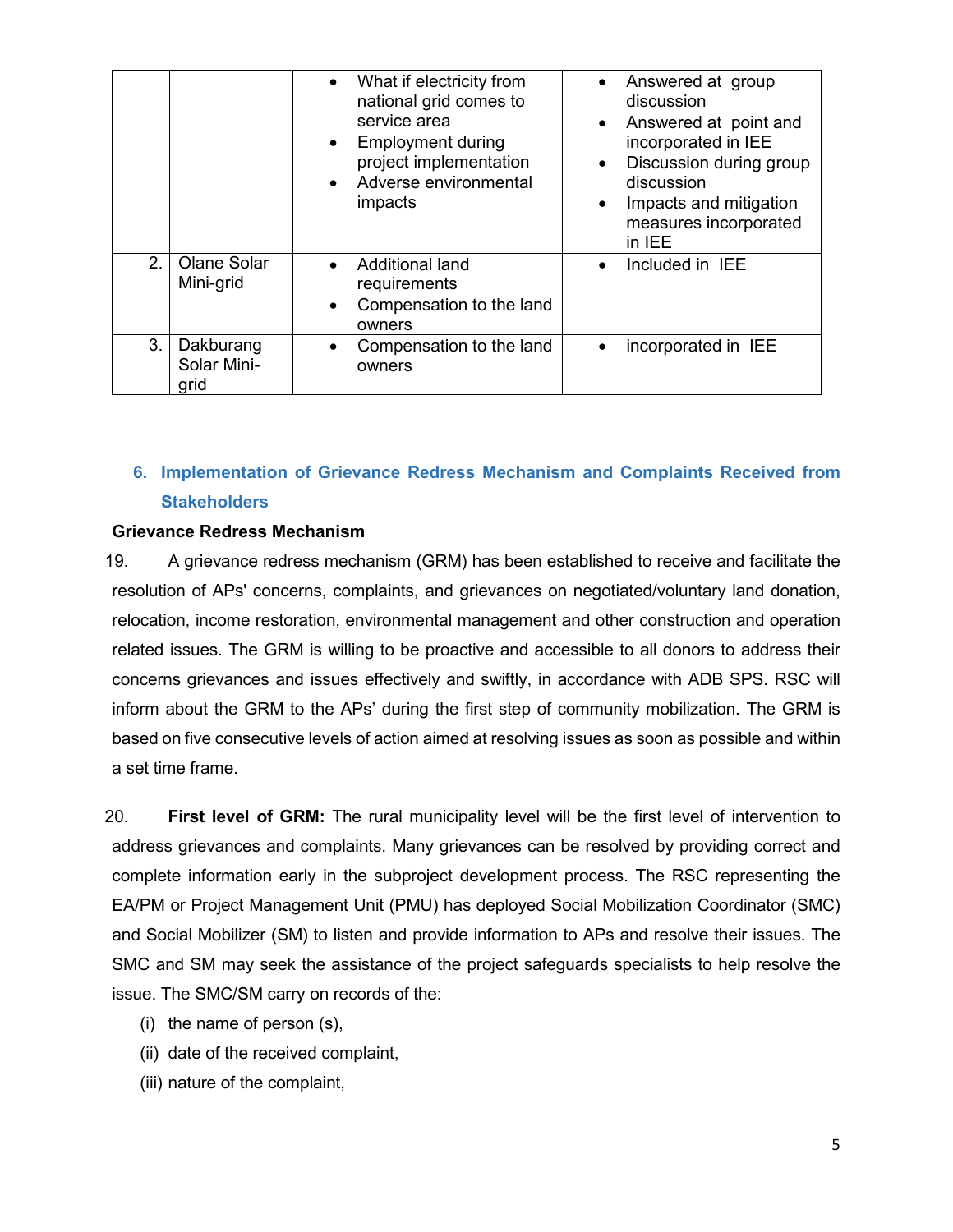(iv) location and

(v) how the complaint was resolved (if resolved).

These reports will be submitted to the EA and to the project safeguard specialist on a monthly basis.

21. **Second level of GRM:** If the grievance remains unresolved the SMC/SM forwards the complaint to the EA/PM and project safeguard specialist. The person (filing the grievance) will be notified by the SMC/SM that his/her grievance has been forwarded to the EA/PM and project safeguard unit. Grievances will be resolved through consultation and interaction with APs with support of Users' Committee. The EA will answer queries and find resolution for grievances regarding various issues including social, livelihood and environmental impacts. The project safeguard specialist will undertake the corrective measure/s in the field within 7 days of the decision. The project safeguard specialist will fully document the following information:

- (i) the name of person/s,
- (ii) date of the received complaint,
- (iii) nature of the complaint,
- (iv) location, and
- (v) how the complaint was resolved (if resolved).

22. **Third level of GRM:** If the grievance remains unresolved, it will be referred to Grievance Redress Committee (GRC). The GRC will be headed by the PM, with other members made up of the chairman of the subproject rural municipality, Ward Secretary, representative of APs and Chairman of UC. The AP will be given the opportunity to present his/her concern/issues at the GRC and GRC will suggest corrective measures within 15 days. The project safeguard specialist will work as secretary of the GRC and will be responsible for processing and placing all papers before the GRC, recording decisions, issuing minutes of the meetings, and taking follow-up action to see that formal orders are issued and the decisions are carried out.

23. **Fourth level of GRM:** If the above process fails to adequately resolve the concern/grievance to satisfactory of the AP; the APs can seek DDC intervention to resolve the issue requesting the GRC Secretary to forward the matter to the DDC level PHC. The PHC will be represented by the CDO (Chairman of PHC), PM of EA, Project Social Safeguard Specialist (Secretary of PHC), concerned rural municipality Chairman, concerned Ward Secretary, concerned CUG Chairman, and a member of the CBO. The affected person can present his or her concerns/issues at the PHC. All cost of the hearing will be borne by the project. The PHC will meet when necessary. The PHC will suggest corrective measures at the field level and issues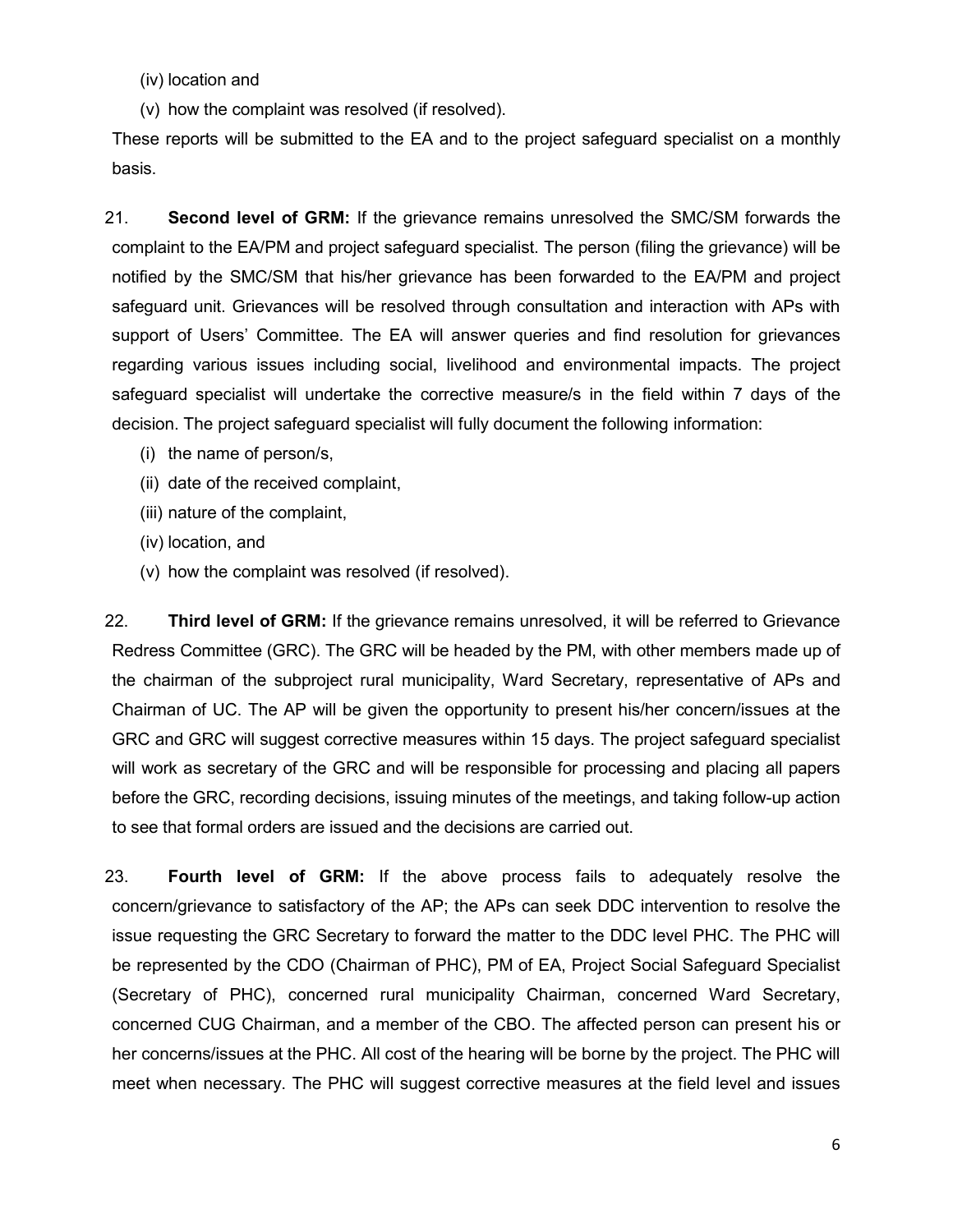directions that should implement the directions within 30 days of the decision taken. The project safeguard specialist will work as the secretary of the PHC and will be responsible for processing and placing all papers before the PHC, recording decisions, issuing minutes of the meetings, and taking follow-up action to see that formal orders are issued and the decisions are carried out.

24. **Fifth level of GRM:** If all of the above resolution methods have failed, the AP can seek legal redress mechanism through Nepali's judicial or appropriate administrative system.



 *Figure 1 Flow Diagram of GRM*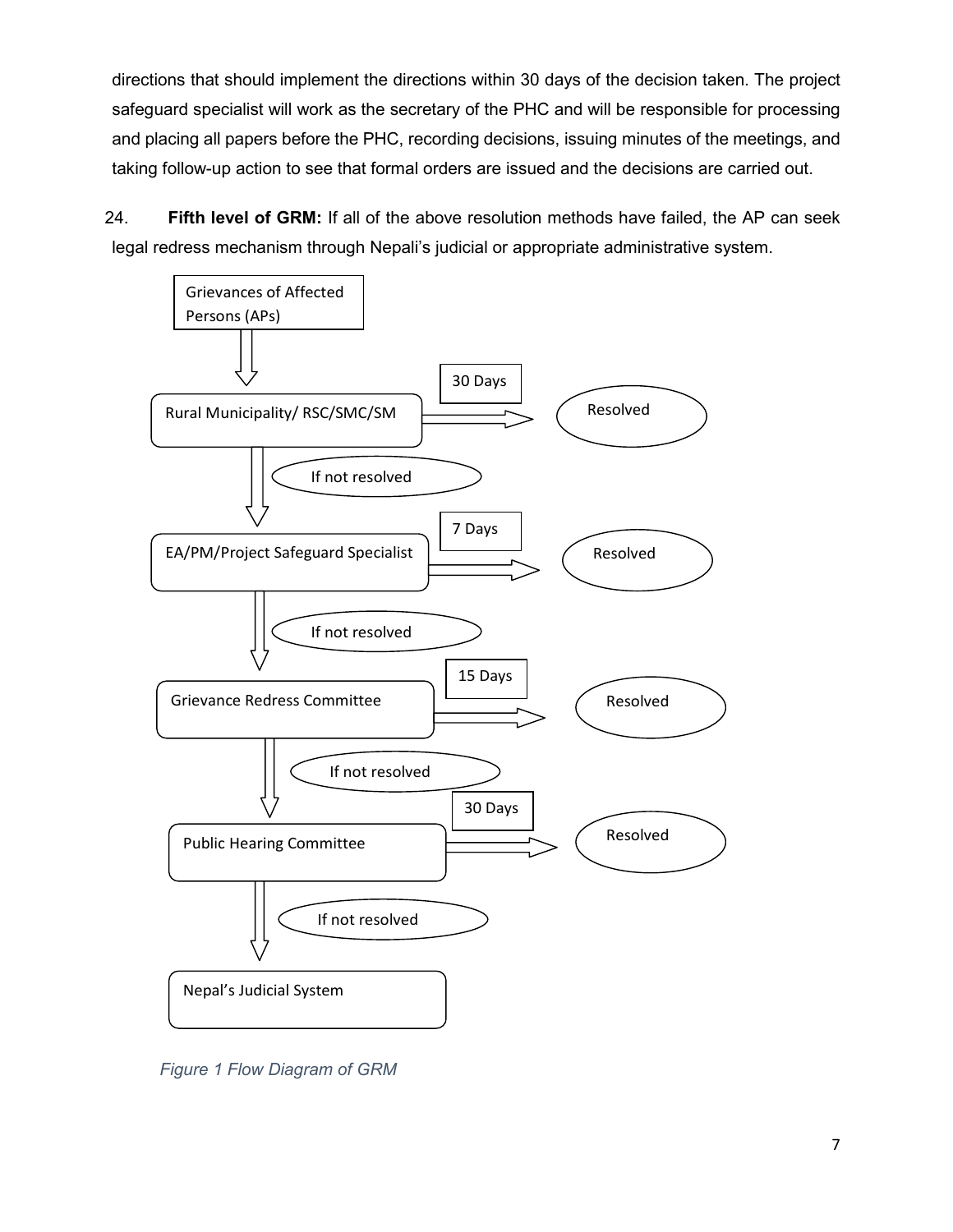#### **Status of Implementation of Grievance Redress Mechanism**

25. Till the date no any grievance is recorded.

#### **7. Institutional Arrangement**

26. The key institutions involved in safeguard related issues are AEPC/PIU, VDCs, Construction Contractor and Users' Committee.

| <b>SN</b>   | Institution/                | <b>Responsibilities</b>                                                                                                                                                                                                                                                                                                                                                                                                 |  |  |  |  |  |
|-------------|-----------------------------|-------------------------------------------------------------------------------------------------------------------------------------------------------------------------------------------------------------------------------------------------------------------------------------------------------------------------------------------------------------------------------------------------------------------------|--|--|--|--|--|
|             | <b>Parties</b>              |                                                                                                                                                                                                                                                                                                                                                                                                                         |  |  |  |  |  |
| 1.          | AEPC/SASEC PIU              | Responsible for overseeing subproject compliance<br>$\bullet$<br>with<br>environmental and<br>social<br>safeguard<br>requirement,<br>Carry out public consultations and disclosures<br>$\bullet$<br>Effective management of the GRM.<br>$\bullet$<br>Conduct routine visual inspections of construction<br>$\bullet$<br>including vegetation<br>activities,<br>clearance,<br>earthworks, workers health and safety etc. |  |  |  |  |  |
| 2.          | <b>Rural Municipality</b>   | Support PIU during public consultation<br>Assist in Grievance Redress Mechanism                                                                                                                                                                                                                                                                                                                                         |  |  |  |  |  |
| 3.          | Users' Committee            | Responsible to monitor the construction process<br>to ensure quality of work.<br>During operation phase it will be responsible for<br>$\bullet$<br>overall management after the project handover.                                                                                                                                                                                                                       |  |  |  |  |  |
| $4_{\cdot}$ | Construction<br>Contractors | Responsible for environmental and social<br>$\bullet$<br>management as well as worker health and safety<br>during construction phase.                                                                                                                                                                                                                                                                                   |  |  |  |  |  |

*Table 3 Roles and responsibilities of Institution* 

#### **8. Conclusion and Recommendations**

27. It is expected that the above mentioned subprojects have very nominal or insignificant environmental impacts. The anticipated environmental impacts can be easily mitigated through implementation of EMP of the respective subproject. All the subprojects are based on the voluntary land donation. ADB's safeguard requirement -2 related to involuntary resettlement will not be triggered. Vulnerable households will be given preference in employment during project implementation and other capacity building training.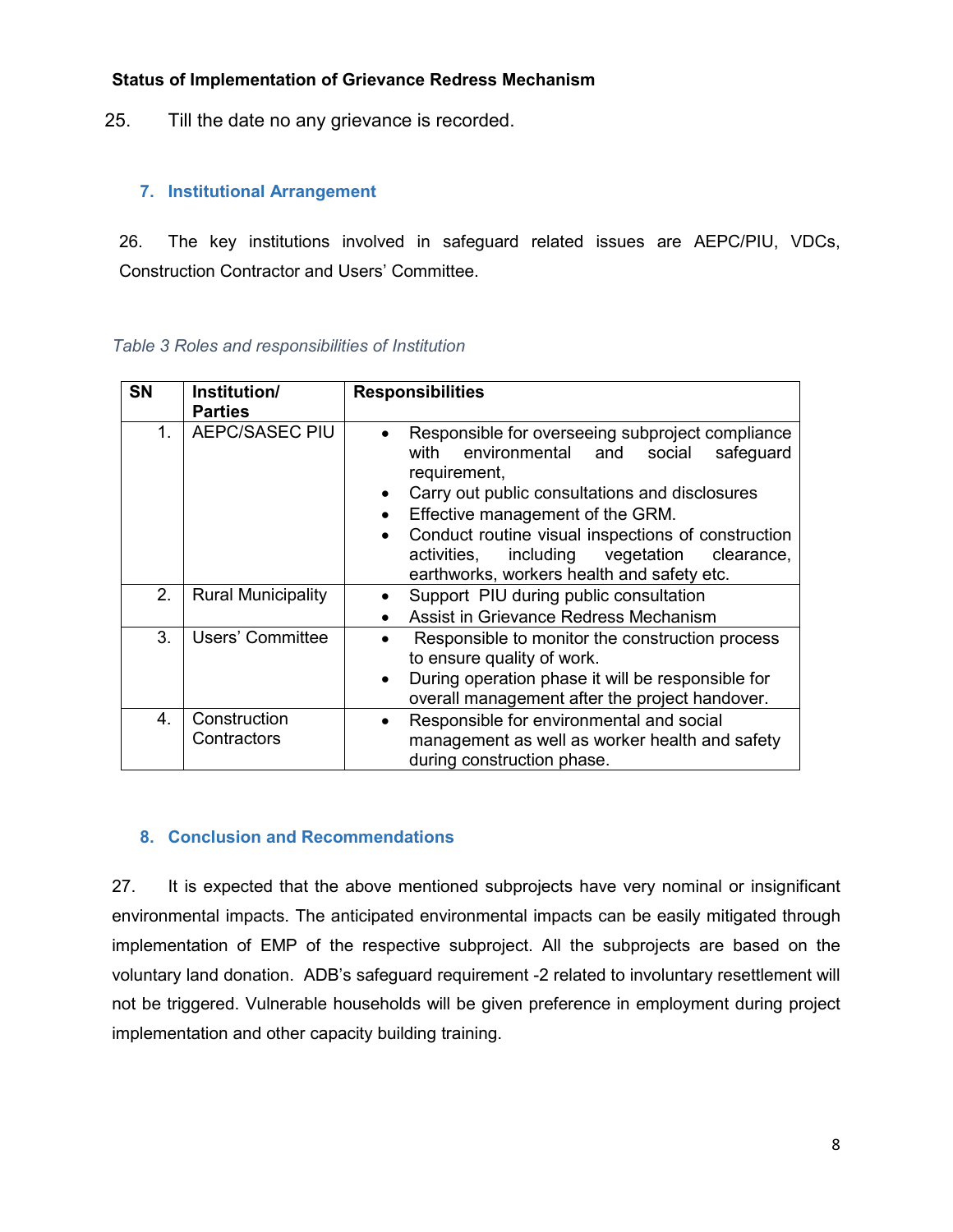28. The Environment Management Plan (EMP) has been prepared for the subproject and roles and responsibilities of the institution involved in the construction and operation stage of the subproject are clearly mentioned. The EMP will be included in the bidding documents and the PIU will ensure its implementation by continuous supervision and monitoring. The subproject proponent is mostly responsible for obeying all acts, rules, and regulations as provisioned by the Government, and ADB's Safeguard Policy Statement 2009 while implementing the subproject.

29. It is recommended that during the implementation of the subprojects the EMP shall fully comply with ADB's SPS 2009 and Nepal Government requirements.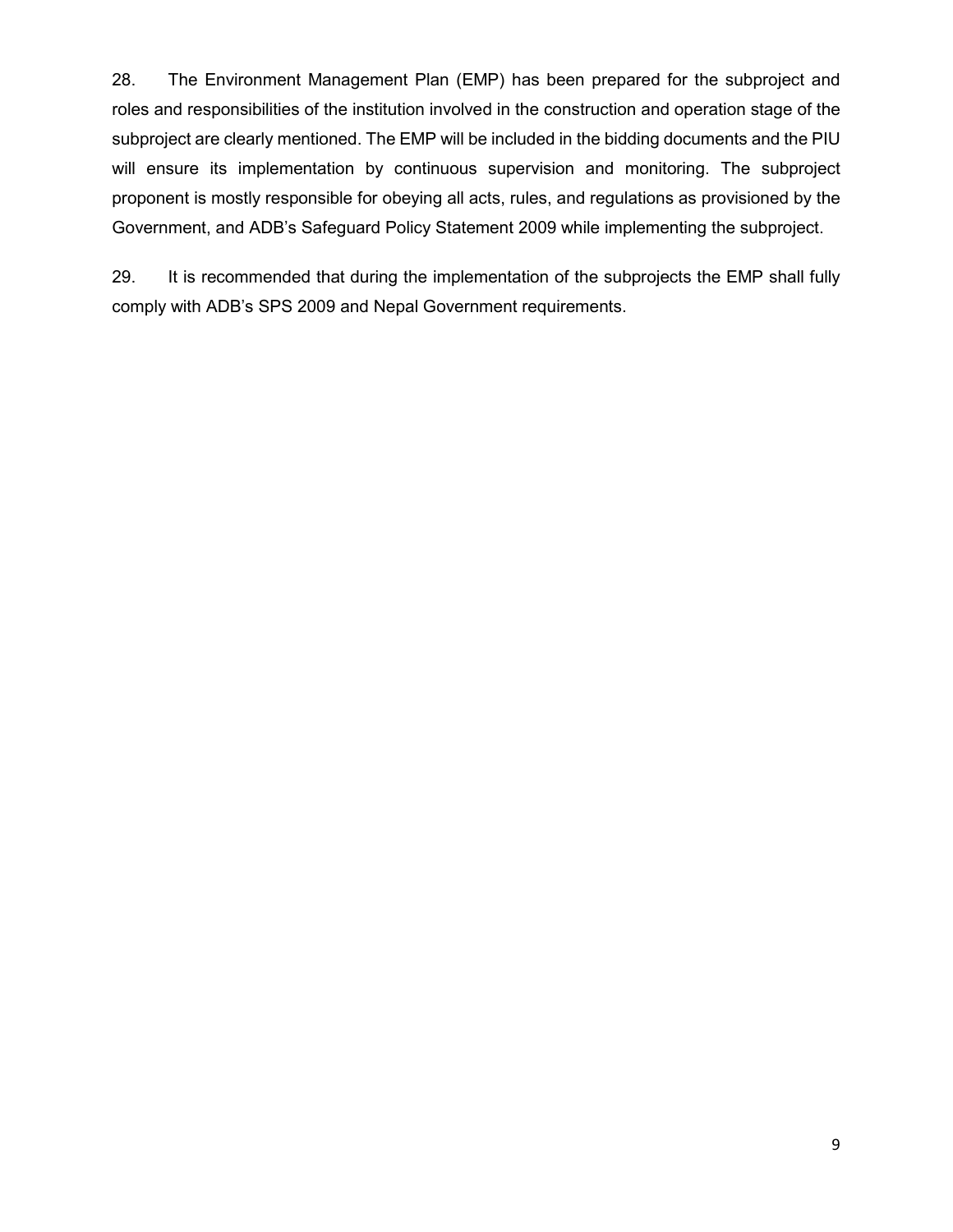| Annex I: Status of compliance with Loan and Grant Covenant |
|------------------------------------------------------------|
|------------------------------------------------------------|

| Schedule | Para | Description                                     | <b>Current Status</b> | Responsibility | Remarks                             |
|----------|------|-------------------------------------------------|-----------------------|----------------|-------------------------------------|
|          | no   |                                                 |                       |                |                                     |
| 4        | 8    | Condition for award of contract                 |                       | <b>AEPC</b>    | As per GoN Environment              |
|          |      | The Borrower shall ensure that no Works         | Being complied        |                | Protection<br>Act, 1997 and         |
|          |      | contract for Part 3, which<br>involves          |                       |                | <b>Environment Protection Rule,</b> |
|          |      | environmental impacts, is awarded until:        |                       |                | 1997                                |
|          |      |                                                 |                       |                |                                     |
|          |      | (a) the Ministry of Science, Technology and     |                       |                |                                     |
|          |      | Environment has granted the final approval of   |                       |                |                                     |
|          |      | IEE,<br>environmental<br>the<br>or<br>impact    |                       |                |                                     |
|          |      | assessment, as applicable, for Part 3; and      |                       |                |                                     |
|          |      |                                                 |                       |                |                                     |
|          |      | (b) AEPC has incorporated the relevant          |                       |                |                                     |
|          |      | provisions from the EMP into the Works          |                       |                |                                     |
|          |      | contract.                                       |                       |                |                                     |
| 5        | 11   | The Borrower shall ensure, or cause APEC,       | Being complied        | <b>AEPC</b>    |                                     |
|          |      | as applicable, to ensure, that the preparation, |                       |                |                                     |
|          |      | design,<br>construction,<br>implementation,     |                       |                |                                     |
|          |      | operation and decommissioning of the            |                       |                |                                     |
|          |      | Project, each Sub-project, and all Project      |                       |                |                                     |
|          |      | facilities comply with                          |                       |                |                                     |
|          |      |                                                 |                       |                |                                     |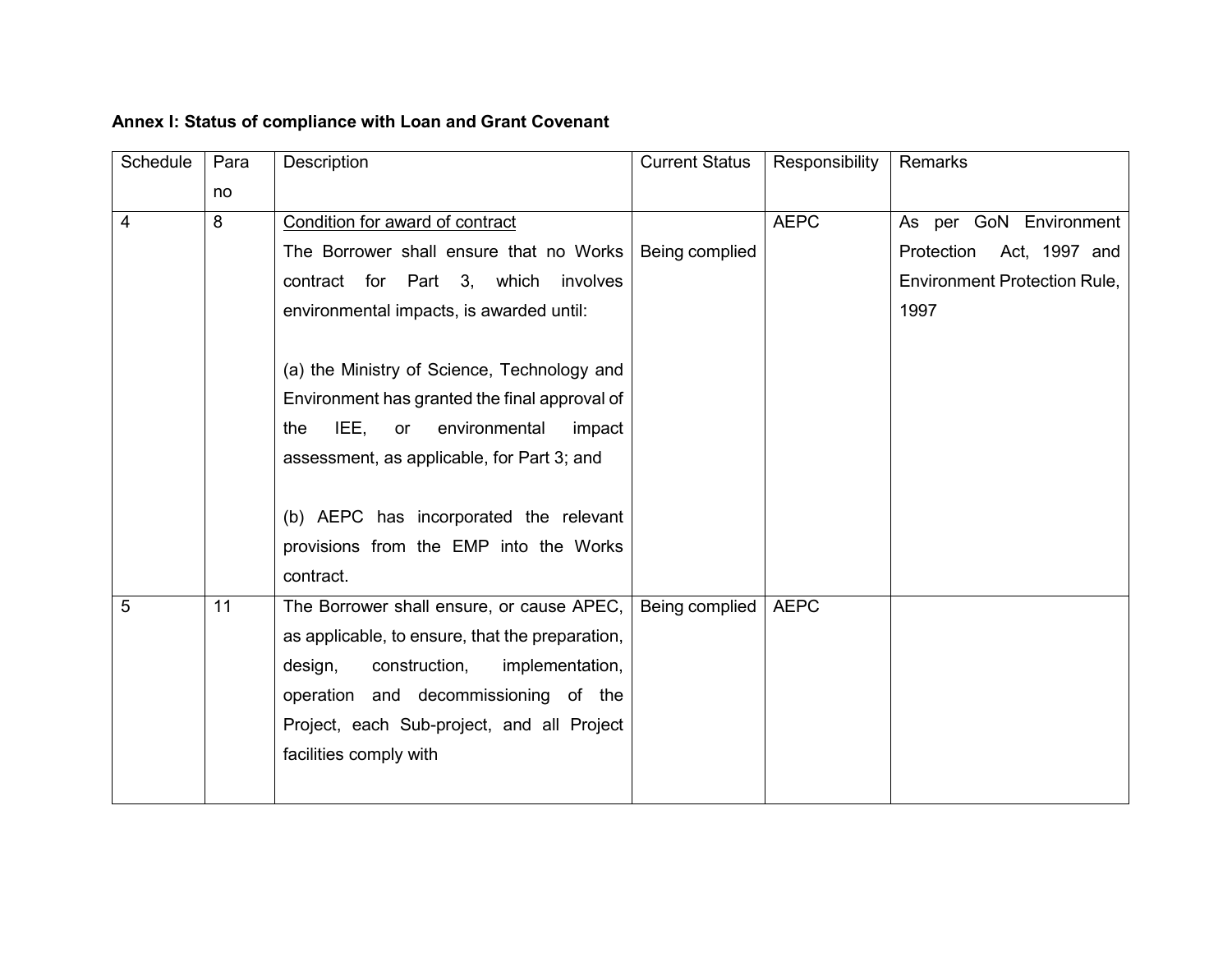|   |    | (a) all applicable laws and regulations of the<br>Borrowers relating to environment, health,<br>and safety;<br>(b) the Environmental Safeguards;<br>(c) the EARF (for subprojects); and<br>(d) all measures and requirements set forth in<br>the respective IEE and EMP, and any    |                |             |  |
|---|----|-------------------------------------------------------------------------------------------------------------------------------------------------------------------------------------------------------------------------------------------------------------------------------------|----------------|-------------|--|
|   |    | corrective or preventative actions set forth in<br>a Safeguards Monitoring Report.                                                                                                                                                                                                  |                |             |  |
| 5 | 16 | The Borrower shall make available, or cause<br>APEC to make available necessary<br>budgetary and human resources to fully<br>implement the EMP                                                                                                                                      | Being complied | <b>AEPC</b> |  |
| 5 | 17 | Safeguards - Related Provisions in Bidding<br>Documents and Works Contracts:<br>The Borrower shall ensure, or cause APEC<br>to ensure, that all bidding documents and<br>contracts for Works contain provisions that<br>require contractors to:<br>(a) comply with the measures and | Being complied | <b>AEPC</b> |  |
|   |    | requirements relevant to the contractor set                                                                                                                                                                                                                                         |                |             |  |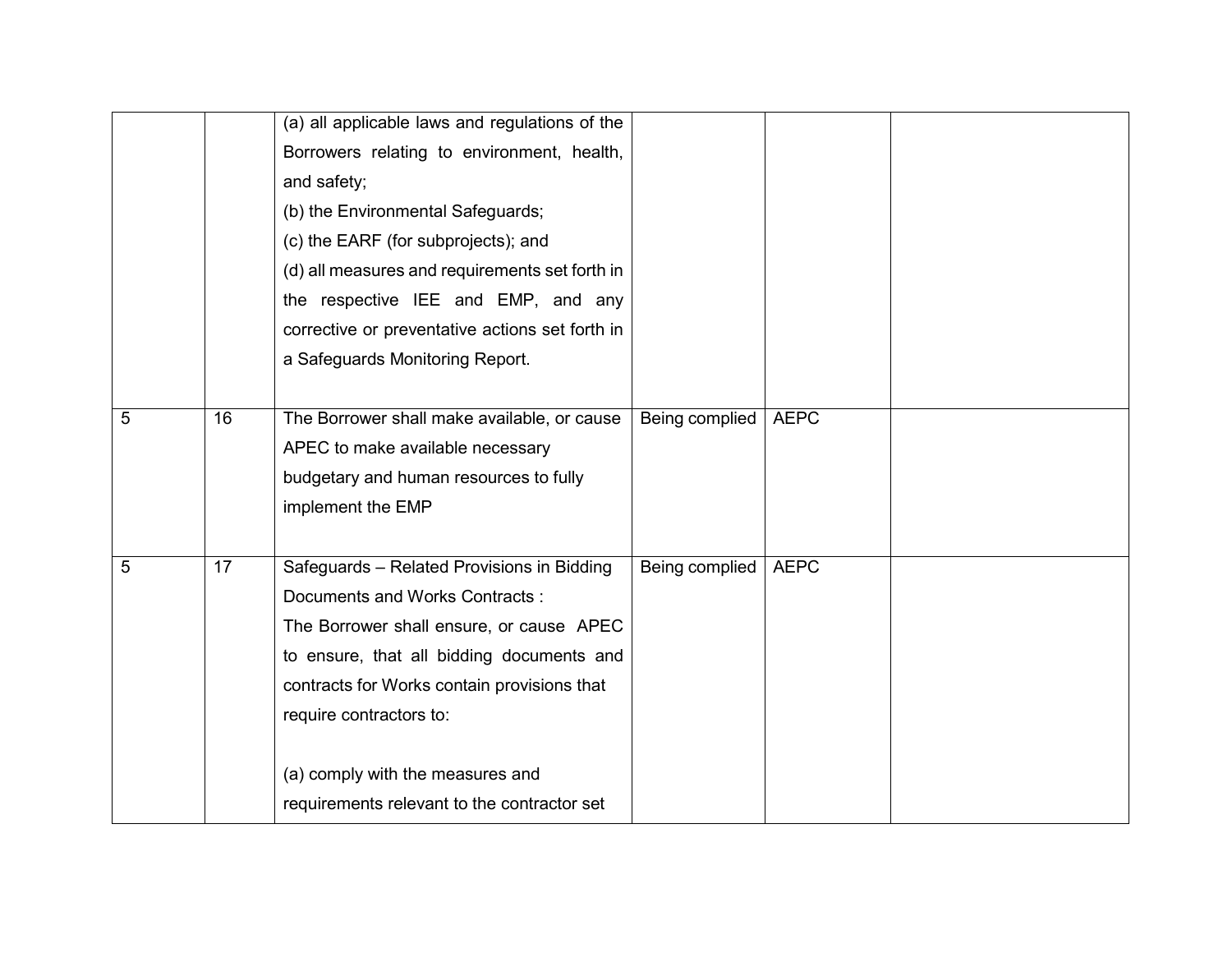|                |    | forth in the IEE, the EMP, and the IPP (to       |                |             |  |
|----------------|----|--------------------------------------------------|----------------|-------------|--|
|                |    |                                                  |                |             |  |
|                |    | the extent they concern impacts on affected      |                |             |  |
|                |    | people during construction), and any             |                |             |  |
|                |    | corrective or preventative actions set out in a  |                |             |  |
|                |    | Safeguards Monitoring Report;                    |                |             |  |
|                |    | (b) make available a budget for all such         |                |             |  |
|                |    | environmental and social measures; and           |                |             |  |
|                |    | (c) provide the Borrower with a written notice   |                |             |  |
|                |    | of any unanticipated environmental,              |                |             |  |
|                |    | resettlement or indigenous peoples risks or      |                |             |  |
|                |    | impacts that arise during construction,          |                |             |  |
|                |    | implementation or operation of the Project       |                |             |  |
|                |    | that were not considered in the IEE, the         |                |             |  |
|                |    | EMP, the IPP,                                    |                |             |  |
|                |    | (d) adequately record the condition of roads,    |                |             |  |
|                |    | agricultural land and other infrastructure       |                |             |  |
|                |    | prior to starting to transport materials and     |                |             |  |
|                |    | construction; and                                |                |             |  |
|                |    | reinstate<br>pathways,<br>other<br>local<br>(e)  |                |             |  |
|                |    | infrastructure and agricultural land at least    |                |             |  |
|                |    | condition<br>their<br>pre-project<br>the<br>upon |                |             |  |
|                |    | completion of construction.                      |                |             |  |
| $\overline{5}$ | 18 | Safeguards Monitoring and Reporting              | Being complied | <b>AEPC</b> |  |
|                |    |                                                  |                |             |  |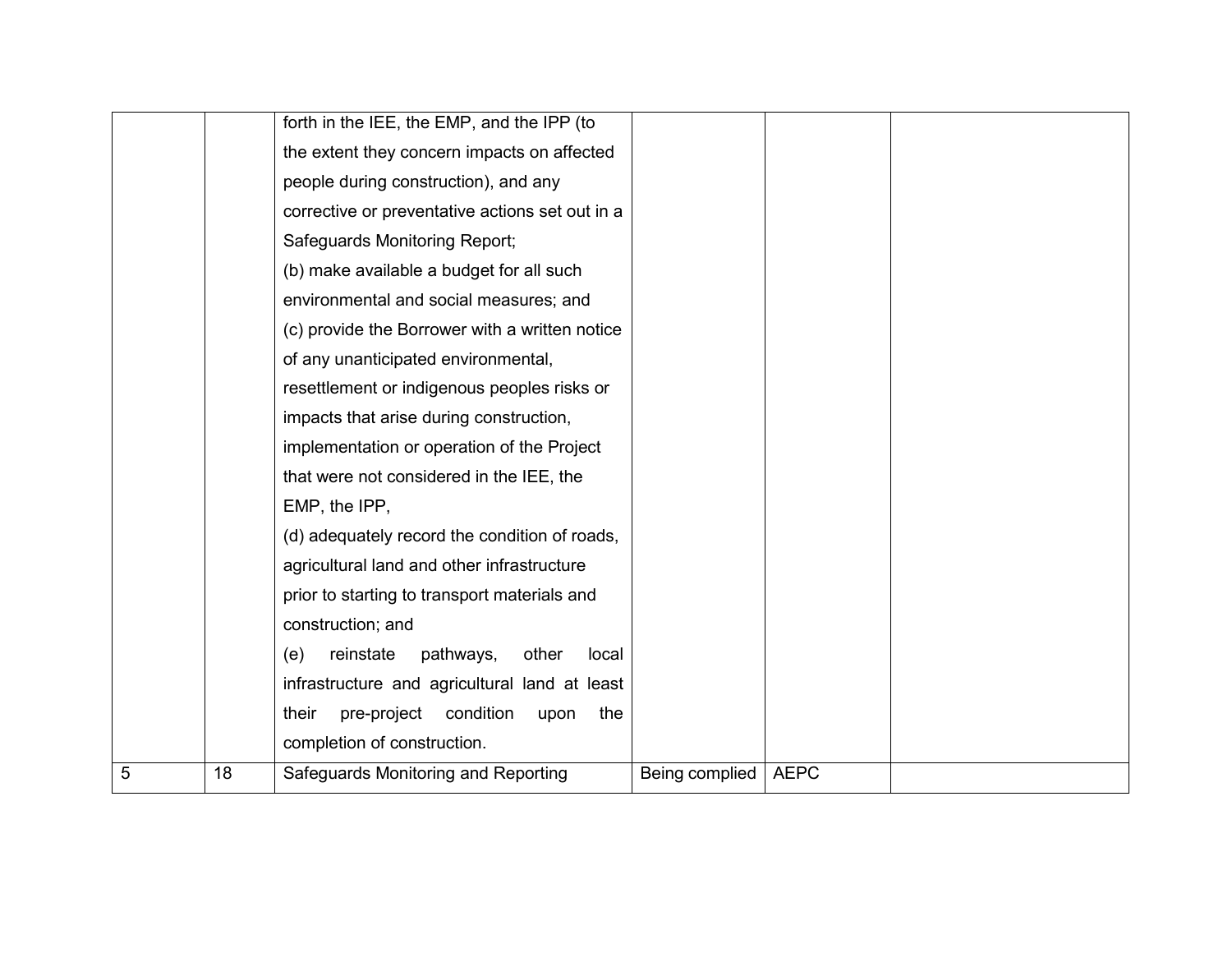| The Borrower shall do the following or shall  |  |  |
|-----------------------------------------------|--|--|
| cause APEC to do the following:               |  |  |
| (a) submit semiannual Safeguards              |  |  |
| Monitoring Reports to ADB and disclose        |  |  |
| relevant information from such reports to     |  |  |
| affected persons promptly upon submission;    |  |  |
| (b) if any unanticipated environmental and/or |  |  |
| social risks and impacts arise during         |  |  |
| construction, implementation or operation of  |  |  |
| the Project that were not considered in the   |  |  |
| IEE, the EMP, or the IPP, promptly inform     |  |  |
| ADB of the occurrence of such risks or        |  |  |
| impacts, with detailed description of the     |  |  |
| event and proposed corrective action plan;    |  |  |
| and                                           |  |  |
| (c) report any actual or potential breach of  |  |  |
| compliance<br>with<br>the<br>measures<br>and  |  |  |
| requirements set forth in the EMP, or the IPP |  |  |
| promptly after becoming aware of the breach   |  |  |
|                                               |  |  |
|                                               |  |  |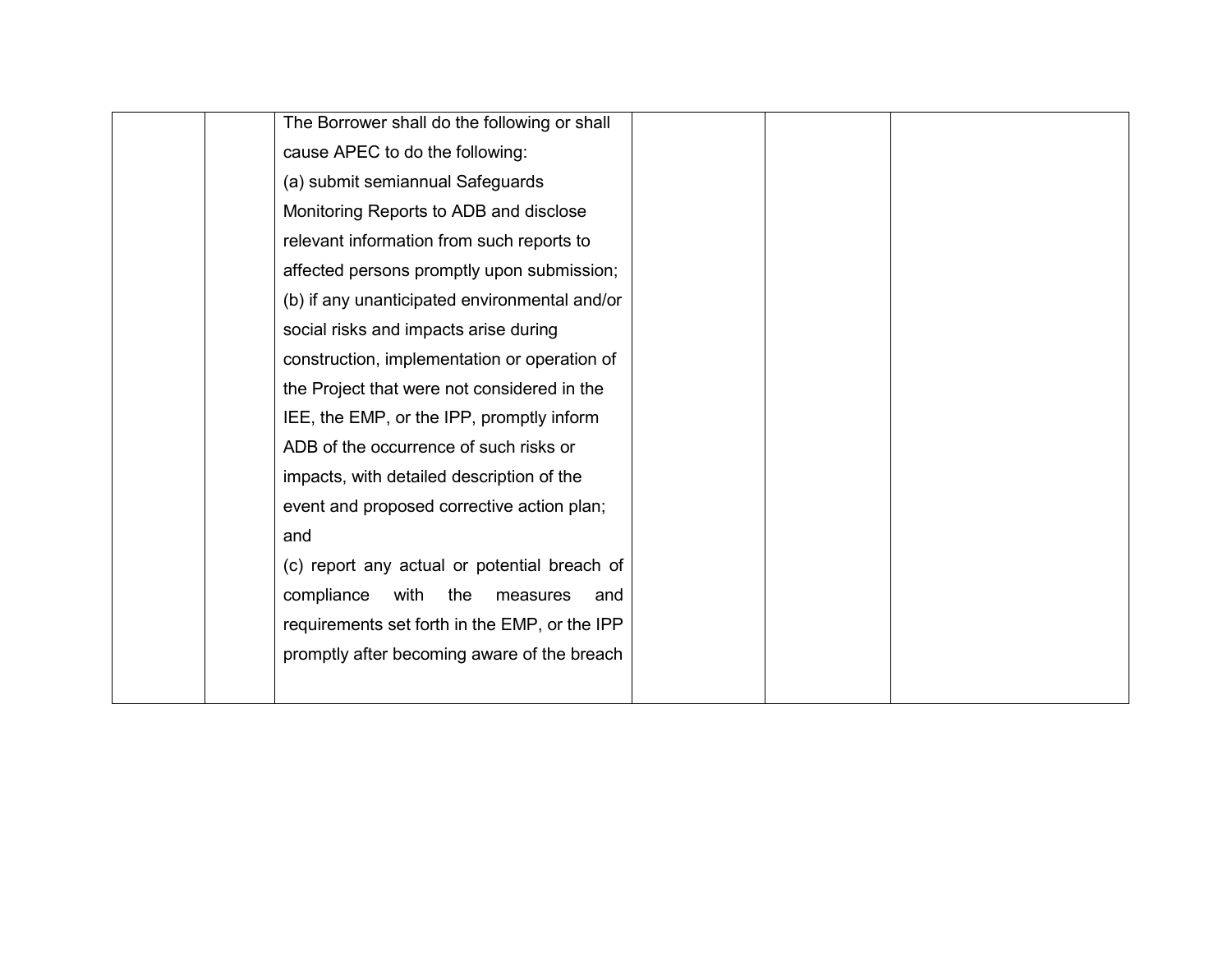#### **Annex II: Compliance with Environmental Assessment and Review Framework**

| Description                                                                   | <b>Current status</b> | Responsibility | Remarks |
|-------------------------------------------------------------------------------|-----------------------|----------------|---------|
| Sub-projects that will not be supported by the Project include: (i) any       | Being complied        | <b>AEPC</b>    |         |
| projects assessed as category A; (ii) subprojects directly located on/in      |                       |                |         |
| biologically sensitive or significant habitat (e.g. on a site with endangered |                       |                |         |
| flora or fauna); and (iii) subprojects in legally protected areas where the   |                       |                |         |
| proposed development is not permitted under Government legislation.           |                       |                |         |
| Environmental mitigation measures should be included in the detailed          | Being complied        | <b>AEPC</b>    |         |
| feasibility study report.                                                     |                       |                |         |
| Battery management process/guideline should be included in the mini-grid      | Being complied        | <b>AEPC</b>    |         |
| solar/wind package                                                            |                       |                |         |
| Sub-project selection taking into account environmental screening criteria    | Being complied        | <b>AEPC</b>    |         |
| Sub-project environmental assessments prepared in the form of an IEE          | Being complied        | <b>AEPC</b>    |         |
| (category B sub-projects) or desktop assessment (category C sub-              |                       |                |         |
| projects) in accordance with the requirements set out in this EARF            |                       |                |         |
| Appropriate public consultations and disclosures                              | Being complied        | <b>AEPC</b>    |         |
| Effective management of the grievance redress mechanism                       | Being complied        | <b>AEPC</b>    |         |
| EARF compliance reported in the environmental monitoring report               | Being complied        | <b>AEPC</b>    |         |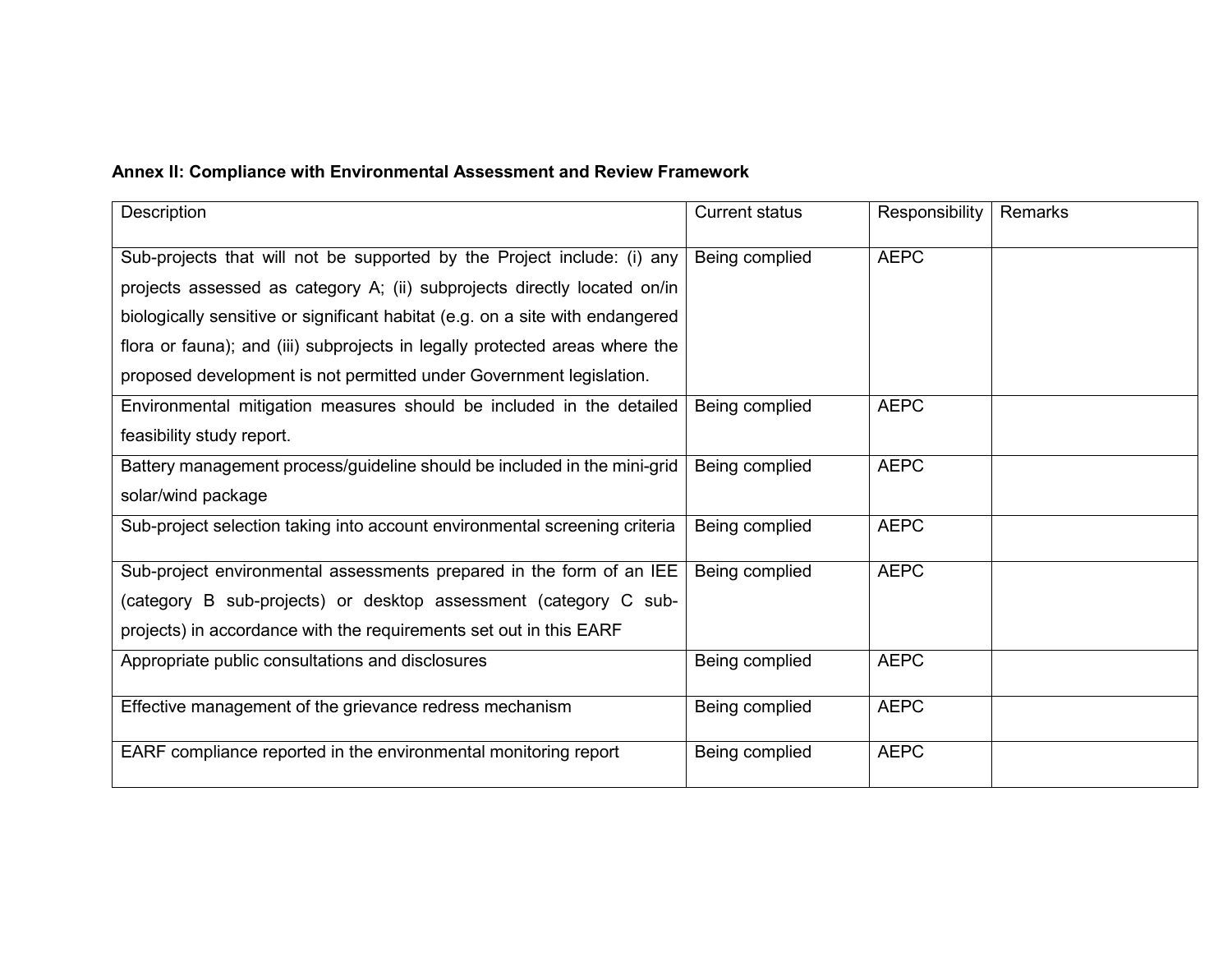#### **Annex III: Project Progress Status**

| <b>S.N.</b>    | <b>Subproject Name</b>                              | <b>Subproject Implementation Status</b>                                                         | <b>Environmental Safeguard Status</b>                                                                                                              |
|----------------|-----------------------------------------------------|-------------------------------------------------------------------------------------------------|----------------------------------------------------------------------------------------------------------------------------------------------------|
| $\mathbf{1}$ . | Simrutu Mini-Hydro (200<br>kW)                      | Construction is going on                                                                        | Environment safeguard and Due-diligence conducted at<br>PPTA stage<br>Environment and social safeguard unit performed the<br>compliance monitoring |
| 2.             | Saniveri Mini-Hydro (300<br>kW)                     | Project implementation modality has<br>been in process and upfront equity is<br>being collected | Environment safeguard and Due-diligence conducted at<br>PPTA stage                                                                                 |
| 3.             | Giri-khola<br>Mini-Hydro<br>(200 kW)                | Financial closure is on progress                                                                | <b>IEE</b> completed                                                                                                                               |
| 4.             | Khatyadkhola<br>Mini-<br>Hydro (500kW)              | Design Review and financial closure is<br>on progress                                           | IEE under preparation                                                                                                                              |
| 5.             | Phawakhola Mini-Hydro                               | <b>Bid Document under Preparation</b>                                                           | <b>IEE</b> completed                                                                                                                               |
| 6.             | Solar/Wind<br>Chisapani<br>Hybrid Mini-grid (35 kW) | Construction started from 23rd Feb,<br>2017 and is on progress                                  | Environment safeguard and Due-diligence conducted at<br>PPTA stage                                                                                 |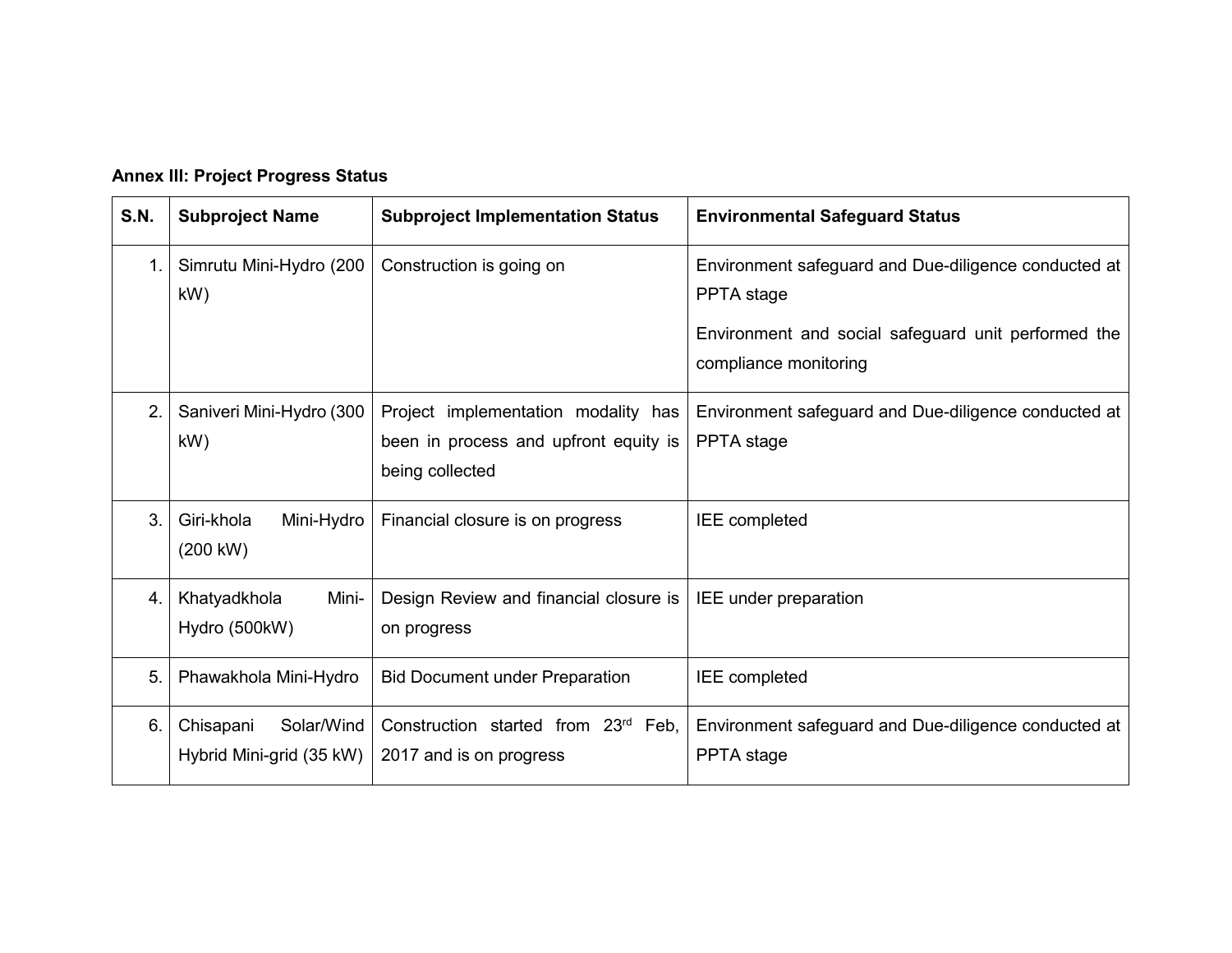| 7.              | Ramitekhola Solar Mini-<br>grid (30 kWp)                                                                     | Contract awarded on 30 <sup>th</sup> May, 2017          | IEE completed.                                                                                                          |
|-----------------|--------------------------------------------------------------------------------------------------------------|---------------------------------------------------------|-------------------------------------------------------------------------------------------------------------------------|
| 8.              | Solar<br>Mini-grid<br>Gutu<br>$(100 \text{ kWh})$                                                            | Design reviewed and financial closure<br>is on progress | <b>IEE</b> completed                                                                                                    |
| 9.              | Olane Solar<br>Mini-grid<br>(25 kWp)                                                                         | Technical bid evaluation                                | <b>IEE</b> completed                                                                                                    |
|                 | 10 Saptami<br>Solar/Wind<br>Design<br>reviewed<br>and<br>under<br>Hybrid Mini-grid (70 kW)<br>implementation |                                                         | IEE under preparation                                                                                                   |
|                 | Sugarkhal Solar Mini-<br>Draft DFS report submitted<br>11<br>grid (75 kW)                                    |                                                         | IEE and Due-diligence are under preparation                                                                             |
|                 | Pamakham<br>Bhanjyang<br>12 <sub>l</sub><br>Draft DFS report is under progress<br>Solar Wind                 |                                                         | IEE and Due-diligence are under preparation                                                                             |
| 13 <sup>l</sup> | Dakburang Solar Wind                                                                                         | Draft DFS report is under progress                      | IEE and Due-diligence are under preparation                                                                             |
| 14              | Hillepani Solar Mini-grid                                                                                    | Draft DFS report is under progress                      | AEPC safeguard team is planning to carry out<br>environmental and social safeguard study for next semi<br>annual period |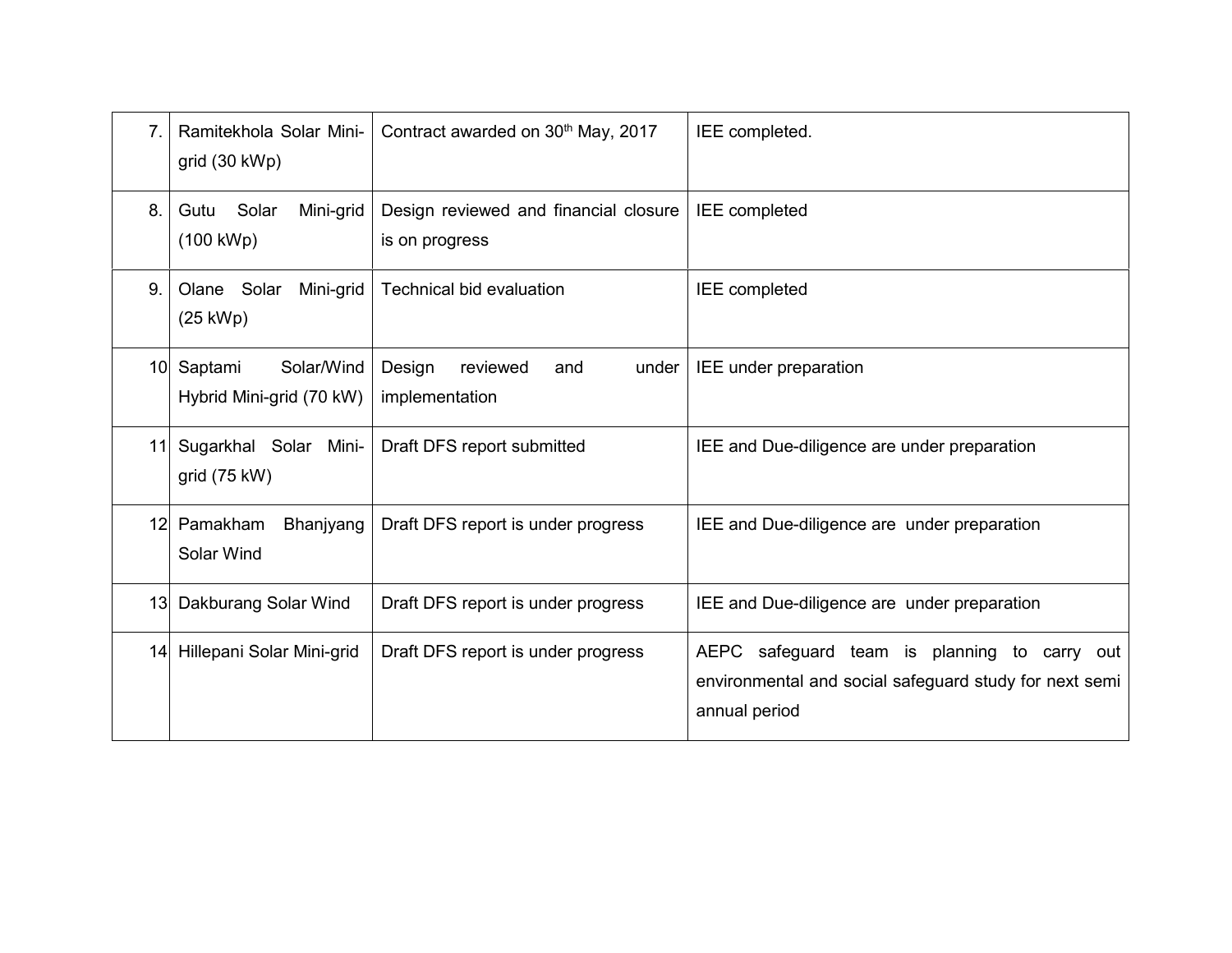| 15 Mahadevdanda | Solar   Draft DFS report is under progress |               | AEPC safeguard team is planning to carry out           |  |  |  |
|-----------------|--------------------------------------------|---------------|--------------------------------------------------------|--|--|--|
| Mini-grid       |                                            |               | environmental and social safeguard study for next semi |  |  |  |
|                 |                                            | annual period |                                                        |  |  |  |
|                 |                                            |               |                                                        |  |  |  |

#### **Annex IV: Environmental Monitoring Checklist Format**

**South Asia Sub-regional Economic Cooperation (SASEC) Power System Expansion Project** 

**Environmental Monitoring Checklist** 

**Name of subproject: ...............................** 

**Date: 9999999999999999..** 

| <b>SN</b> | <b>Activity</b>                                        | <b>Details</b> | <b>Remarks</b> |
|-----------|--------------------------------------------------------|----------------|----------------|
| 1.        | <b>Employment generation</b>                           |                |                |
| a.        | Number of local labour employed during<br>construction | Male<br>Female |                |
| b.        | Number of construction workers hired<br>from outside   | Male<br>Female |                |
| C.        | Number of child workers involved (if any)              | Male<br>Female |                |
| d.        | Number of women employed during<br>construction phase  | Male<br>Female |                |
| 2.        | Training and awareness program                         |                |                |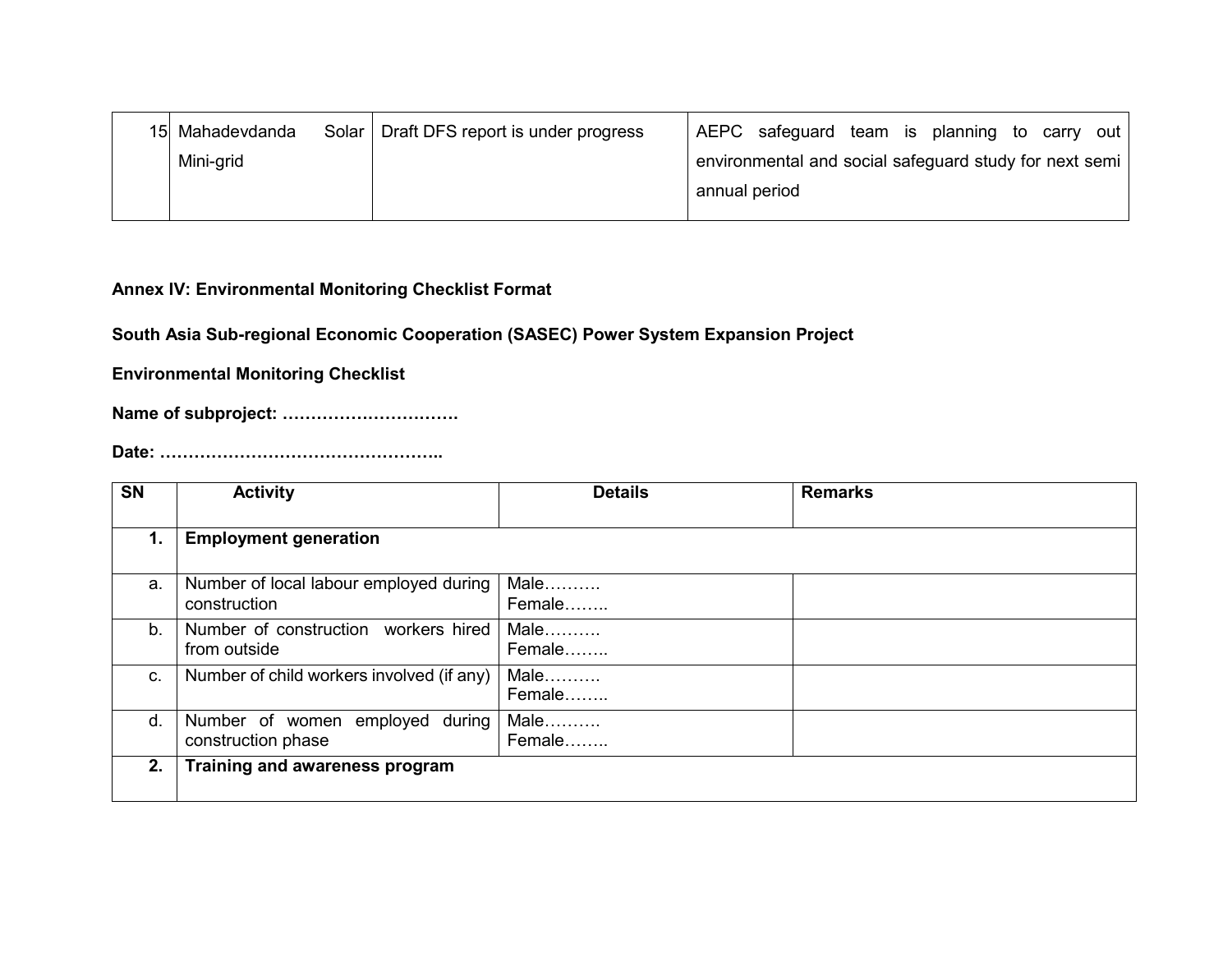| a. | Participants on awareness program on<br>electrocution, health and safety | Male<br>Female |  |
|----|--------------------------------------------------------------------------|----------------|--|
| b. | Participants on awareness program on<br>environment management           | Male<br>Female |  |
| C. | Participants on income generating<br>training (if any)                   | Male<br>Female |  |
| 3. | <b>Trade and commerce</b>                                                |                |  |
| a. | Number of shops increased                                                |                |  |
| b. | Number of shop decreased                                                 |                |  |
| C. | Rental of house increased                                                |                |  |
| d. | Establishment of local enterprises in the<br>subproject vicinity         |                |  |
| 4. | <b>Transportation facility</b>                                           |                |  |
| a. | Number of public vehicles increased<br>during construction               |                |  |
| b. | Cost of transportation                                                   |                |  |
| C. | Saving of time                                                           |                |  |
| 5. | Change in migration pattern                                              |                |  |
| a. | Number<br>of<br>migrating<br>to<br>person<br>subproject area             |                |  |
| b. | migrating<br>Number of person<br>from<br>subproject area                 |                |  |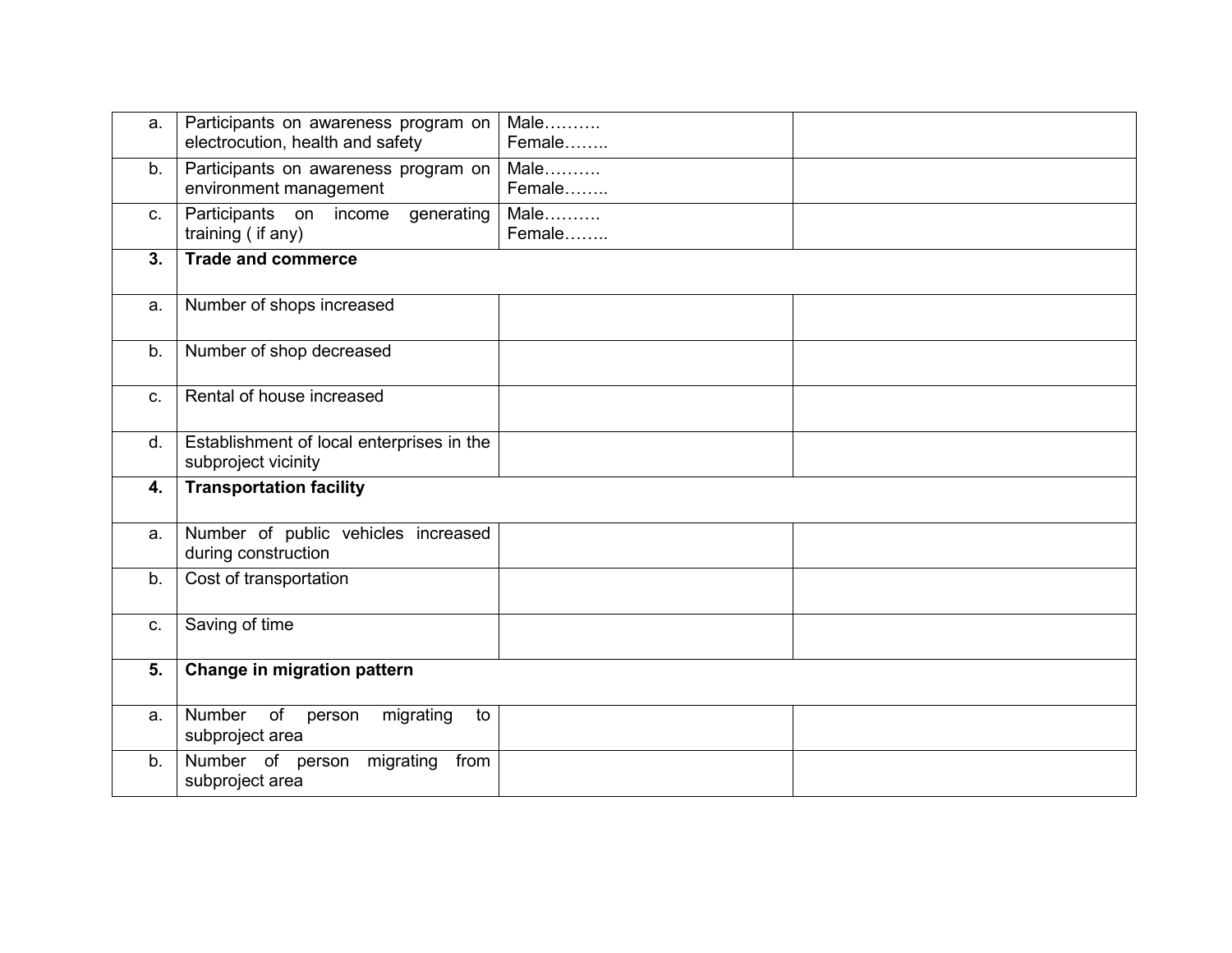| C. | Number of person returned from foreign<br>job                                                                      |  |
|----|--------------------------------------------------------------------------------------------------------------------|--|
| d. | Number<br>of<br>migrating<br>to<br>person<br>subproject area for business purpose                                  |  |
| 6. | Occupational health and safety measures                                                                            |  |
| a. | First aid facility and emergency services<br>provided at work sites                                                |  |
| b. | Protective gears provided to workers and<br>using helmet, facemasks, gloves, muffle,<br>boots, jacket, goggles etc |  |
| C. | HIV/AIDS awareness<br>for<br>provided<br>worker                                                                    |  |
| d. | Number and types of accident occurred                                                                              |  |
| е. | Accidental insurance for worker                                                                                    |  |
| f. | Information, sign, signboard used at<br>construction sites                                                         |  |
| 7. | <b>Camp site management</b>                                                                                        |  |
| a. | Clean drinking water supply at camp site                                                                           |  |
| b. | Temporary pit latrine at campsite                                                                                  |  |
| C. | Kitchen waste management at camp site                                                                              |  |
| d. | First aid facilities available at camp sites                                                                       |  |
| е. | Types of fuel used for cooking<br>(kerosene/LPG gas/firewood)                                                      |  |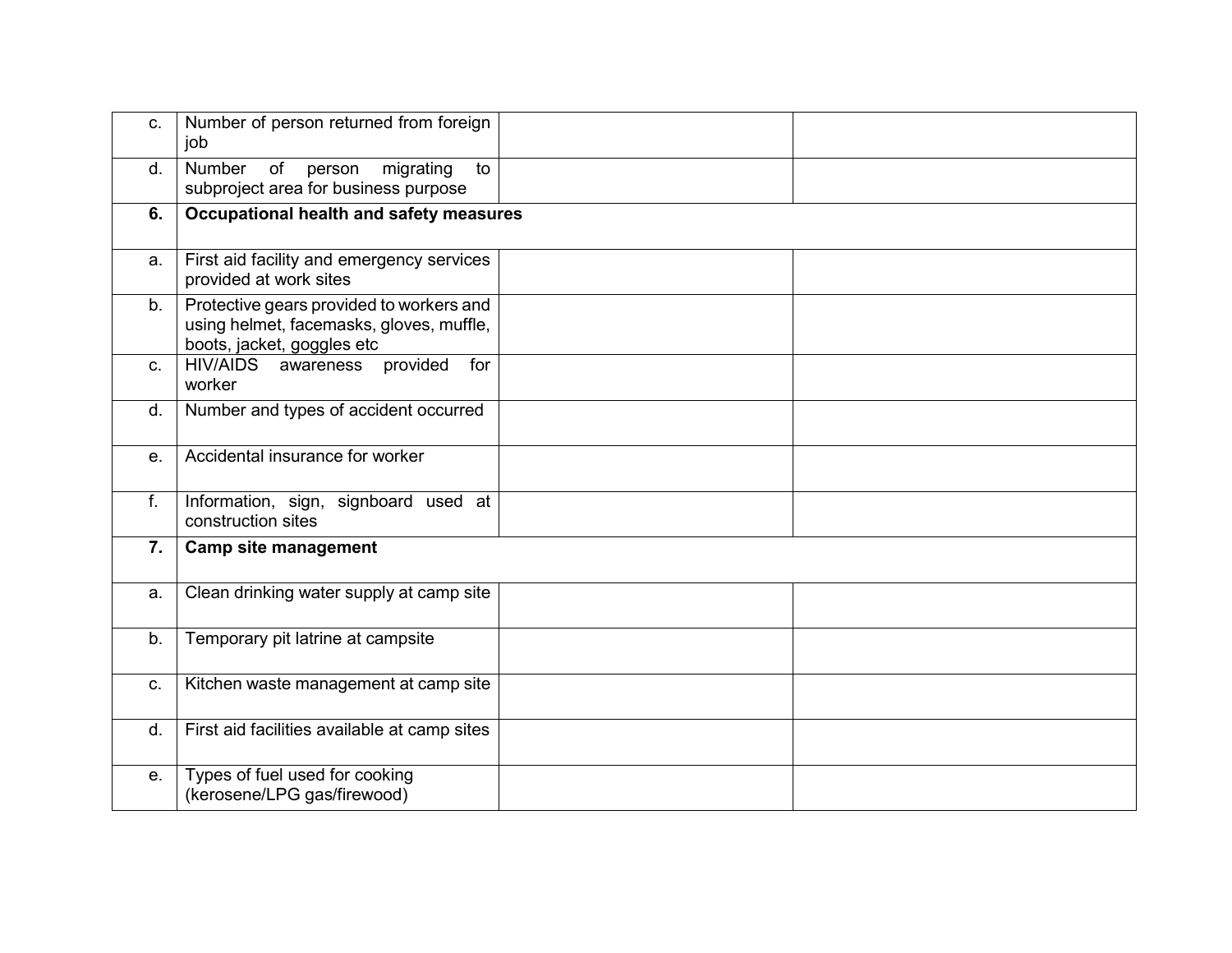| 8.      | Protection of cultural and religious sites                                    |  |
|---------|-------------------------------------------------------------------------------|--|
| а.      | Protection of temple, chautari, mela spot,<br>dharmasala, cremation sites etc |  |
| 9.      | Land value increased or decreased<br>around subproject vicinity               |  |
|         | 10. Forest and vegetation                                                     |  |
| a.      | Number of trees cut                                                           |  |
| b.      | Increased of sale of timber and NTFP                                          |  |
| C.      | Pressure due to use of firewood on<br>nearby forest                           |  |
| d.      | Compensatory plantation<br>in forest,<br>private land and roadsides           |  |
|         | 11. Wildlife                                                                  |  |
| a.      | Hunting and poaching by workforce                                             |  |
| b.      | Trading of wildlife products                                                  |  |
| $C_{-}$ | Loss of<br>wildlife<br>habitat<br>due<br>to<br>construction activities        |  |
|         | $12.$ Birds                                                                   |  |
| a.      | Hunting and poaching by workforce                                             |  |
| b.      | Trading of birds                                                              |  |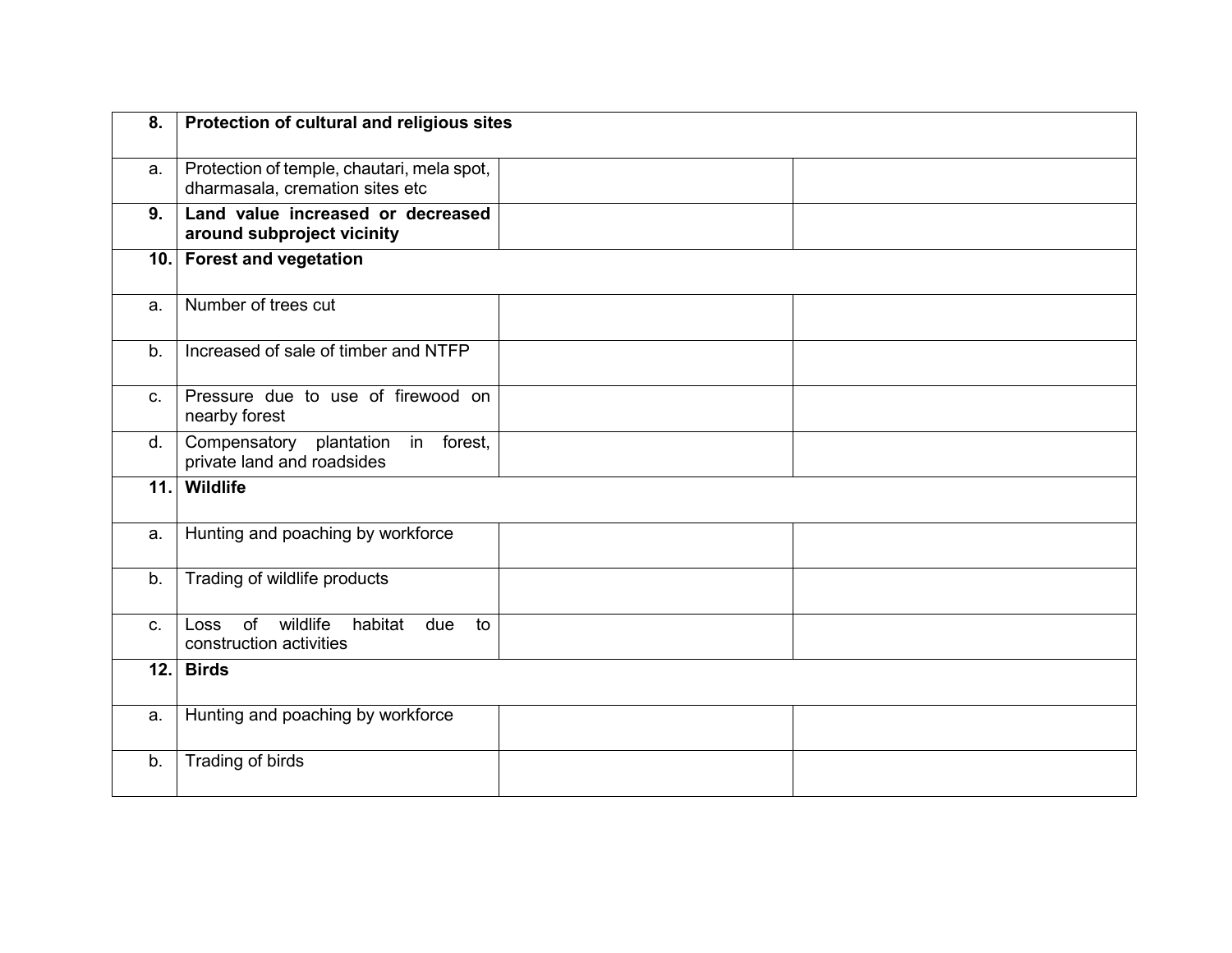| C. | Loss of birds habitat due to construction<br>activities |  |
|----|---------------------------------------------------------|--|
|    | 13. Slope instability                                   |  |
| a. | Number and location of slope failure                    |  |
| b. | Measures for landslides and erosion<br>control          |  |
| C. | Application of bioengineering measures                  |  |
| d. | Disturbed area due to lack of drainage                  |  |
|    | 14. Spoil management                                    |  |
| a. | Use of safe spoil disposal location                     |  |
| b. | Lower value land is used as disposal site               |  |
| C. | Reuse of spoil materials                                |  |
| d. | Plantation is done on the spoil disposal<br>land        |  |
|    | 15. Air, water and noise quality                        |  |
| a. | Dust generation from construction sites                 |  |
| b. | Noise generation from construction sites                |  |
| C. | Disturbance of drinking and irrigation<br>water         |  |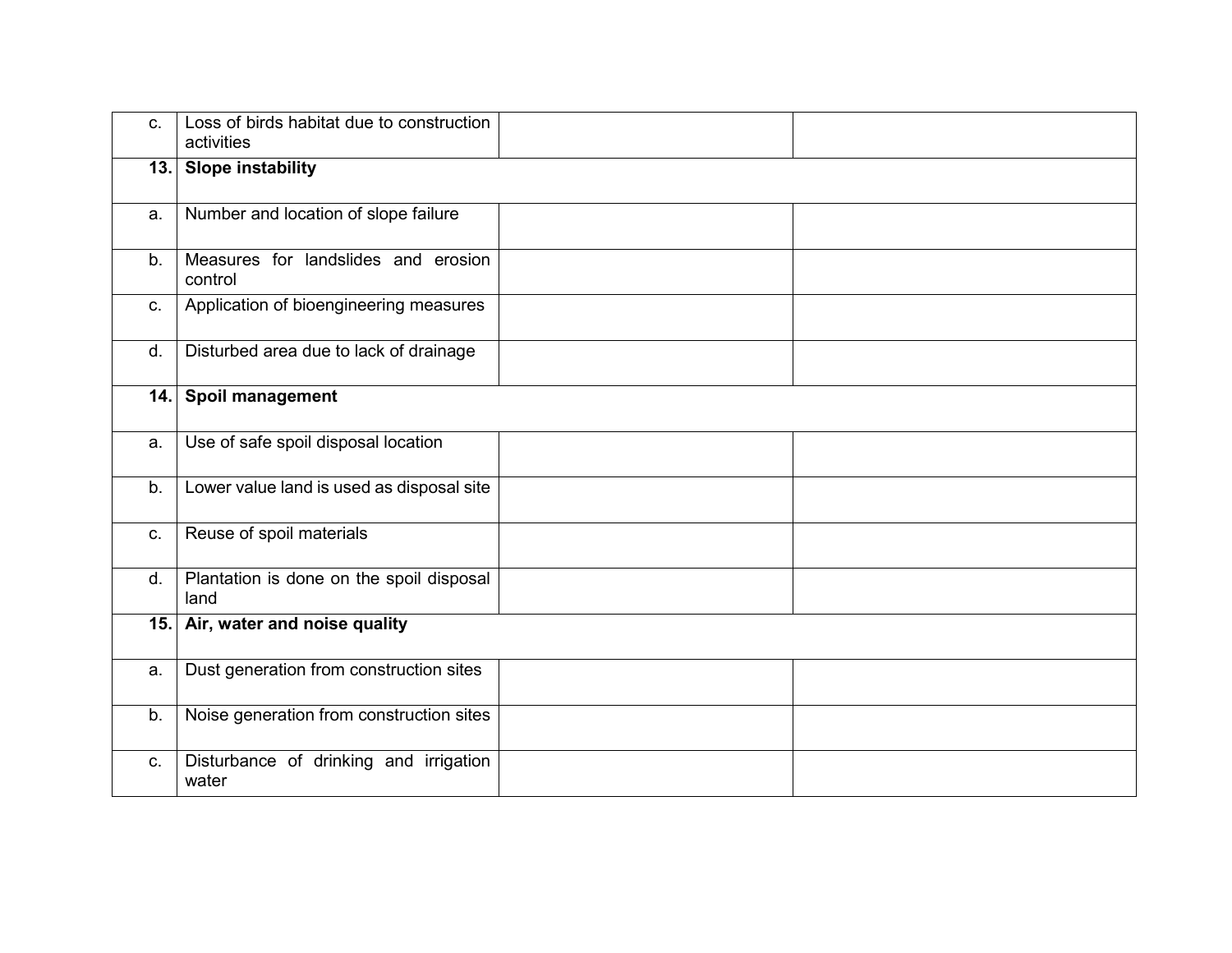| d. | Discharge of drain water into farm land<br>and settlement area |  |  |  |  |  |
|----|----------------------------------------------------------------|--|--|--|--|--|
|    | 16. Quarrying of construction materials                        |  |  |  |  |  |
| a. | Proper management of stockpiling of<br>construction materials  |  |  |  |  |  |
|    | 17. Safe disposal of construction waste                        |  |  |  |  |  |
|    | 18. Grievance received in last month                           |  |  |  |  |  |
|    | 19. Establishment of safeguard unit                            |  |  |  |  |  |
|    | 20. Meeting<br>Users'<br>conducted<br>by<br><b>Committee</b>   |  |  |  |  |  |
|    | 21. Photographs                                                |  |  |  |  |  |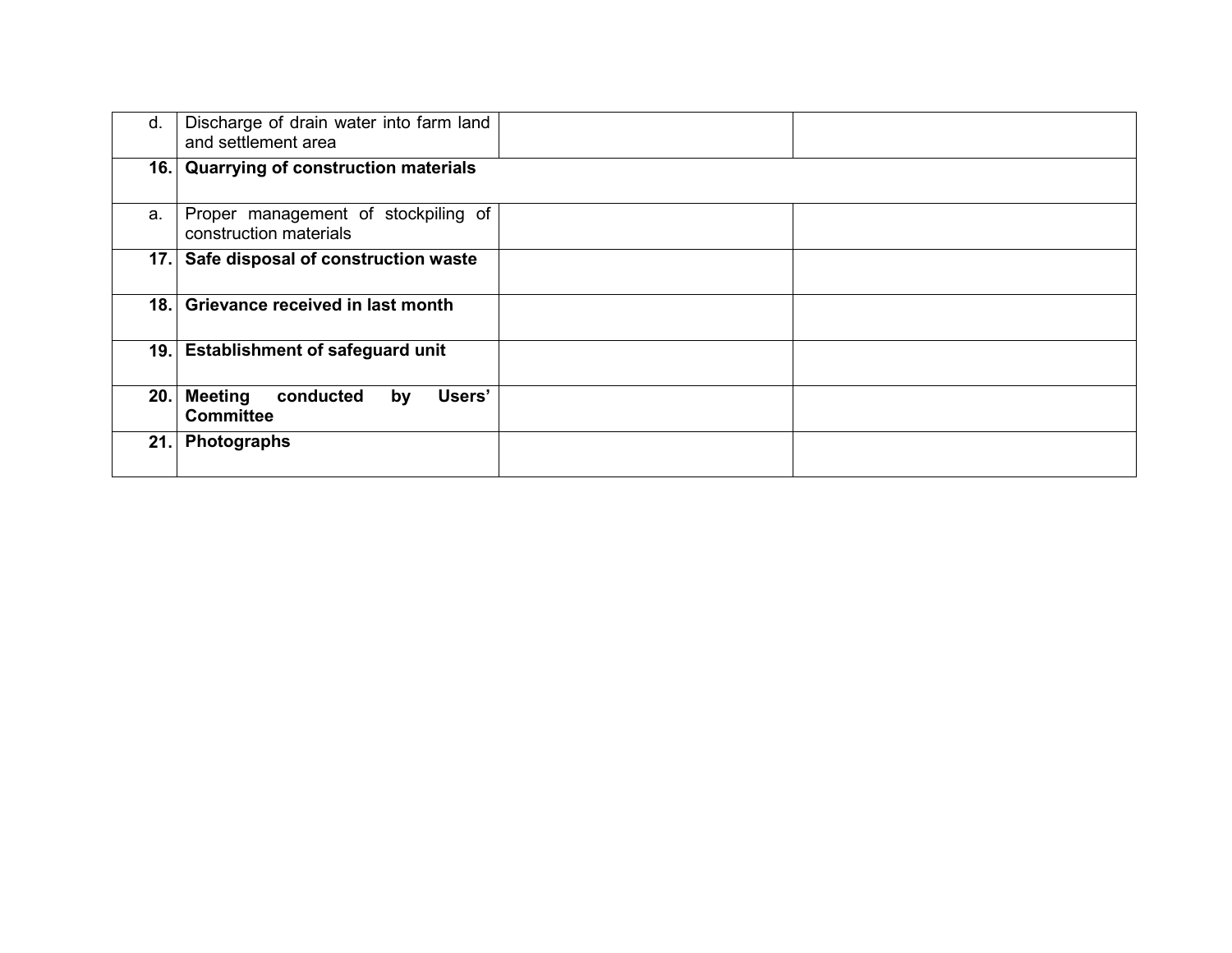### **Annex V: Photographs**



**Power house and ground mounted solar panel at Chisapani, Sindhuli**